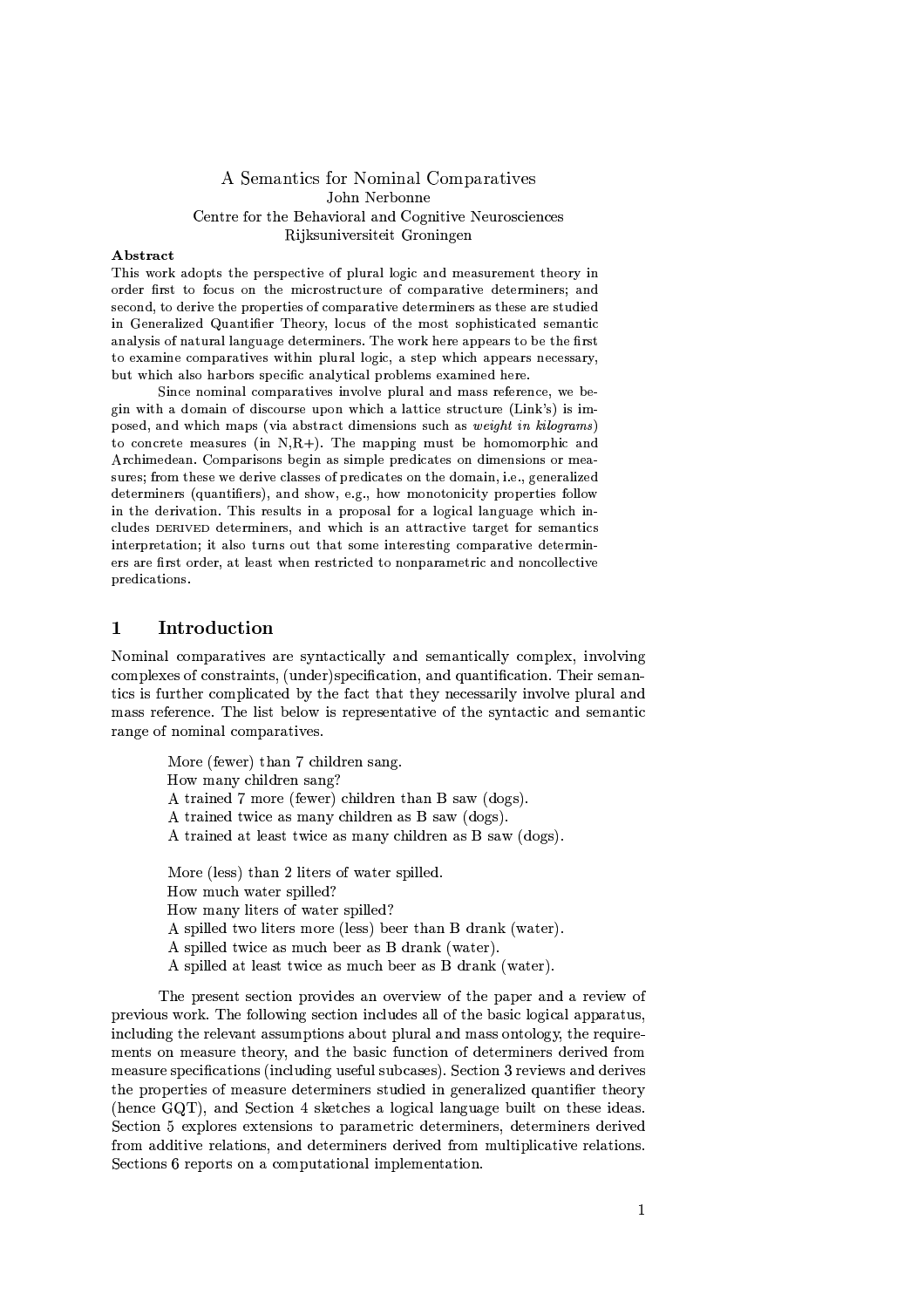

Figure 1: Semilattice of plural entities (for 3 individuals).  $\mathcal{L}_i$  is lattice join; and 'a  $\subseteq_i$ b' or 'a is part-of b' holds if one can travel from a up to b along  $\sqcup_i$ -lines. E.g.  $d \sqsubseteq_i t \sqcup_i d \sqcup_i h$ .

#### $1.1$ Previous Work

Although there's an extensive literature on the semantics of ADJECTIVAL comparison, there's much less on NOMINAL comparatives. Keenan and Moss 1984 investigate these fairly abstractly, also from a GQ perspective, demonstrating e.g. conservativity (and adducing an interesting class of ternary determiners). But their approach is broad and systematic; comparative determiners are syncategorematic. The treatment below is more detailed.

Cartwright 1975, ter Meulen 1980 and others have pursued measuretheoretic analyses of mass-terms and plurals, but without assuming a latticestructured ontology. Link 1987 discusses quantification over plural domains in a way largely compatible with the present proposal, which, however, generalizes his definitions. The present approach is closest to Krifka 1989, but this appears to be the first application to comparison and its relation to quantification.

# $\overline{2}$ **Measures and Determiners**

Although the current proposal is intended to extend to mass measurement, we focus on plurals throughout the presentation.<sup>1</sup>

#### $2.1$ **Representation of Plurals**

Since nominal comparatives crucially involve plural and mass term reference, we need to proceed from a representation language which accommodates it. This is a crucial respect in which the present study differs from other work on the semantics of comparatives, e.g. Klein 1981, von Stechow 1984, Keenan and Moss 1984, Ballard 1989, or Rayner and Banks 1990, and, as will be demonstrated in Section 2.3 below, the incorporation of plural logic complicates the analysis of comparatives due to its postulation of monotonicity properties (distributivity) inherent in certain plural predications.

In presenting a plural logic we borrow from the now extensive literature on the logic of plurals and mass terms (Cf. Link 1983, Link 1987; Lønning 1987, Lønning 1989b, Lønning 1989a). The structured plural ontology is independently motivated and requires no special modifications for the analysis of comparatives.

<sup>1.</sup> Space prohibits examining mass reference separately. However, the generalization to mass reference is standard and straightforward in lattice-based theories—mass term lattices are not atomic, while plural lattices are.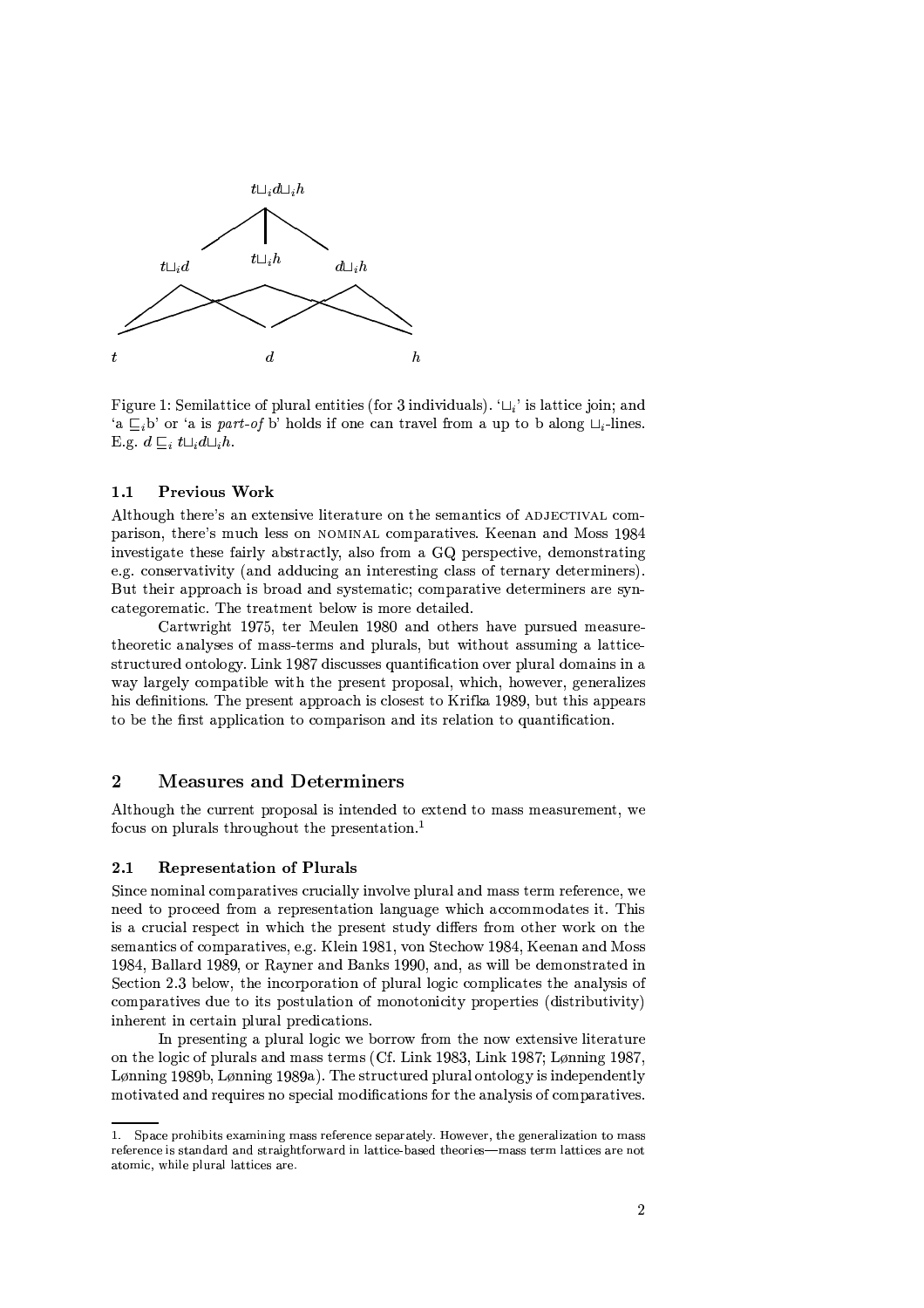

Figure 2: Measure functions  $\mu$  maps elements of the domain, E, onto ordered measures (of various dimensions)

We begin therefore with a universe of discourse  $E$  upon which  $Link's$ familiar semilattice structure has been imposed, ordered by  $E_i$ , or 'part-of'. This is the relation that holds both between subgroups and groups, and also between individuals and groups containing them. The atoms in the lattice satisfy the predicate atom(x), and they correspond to individuals; the nonatomic elements correspond to groups of individuals. Cf. Figure 1. We use  $D$  to designate the set of the atoms in  $E$ —corresponding to the nongroup individuals; this is appropriate since  $D$  corresponds to the normal domain of discourse. We'll let x atom- $\Box_i y \Leftrightarrow \text{atom}(x) \land x \Box_i y$ . Link furthermore requires that the lattice be complete, so that we may allow, for any predicate of atoms  $P$ , that  $*P$  denote the predicate true of the supremum of  $[P]$  (the least upper bound under  $\sqsubseteq_i$  of the atoms in  $[P\rrbracket)$  and everything beneath it, i.e.  $\llbracket *P \rrbracket = \{x | x \sqsubseteq_i \vee [P] \}$ ; We shall also have occasion to use Link's distributive predicate operator,  $\vec{D}$ ; for any predicate P,  $Dp(x) \leftrightarrow \forall x'(x'\text{atom-}\sqsubseteq_i x \rightarrow P(x')$ , i.e.  $Dp$  is true of objects whenever  $P$  is true of their component atoms.

We assume that common noun (CN) phrases denote predicates of the  $*P$  sort, and that NPs, interpreted as GOs, obtain their restrictors from the interpretation of their  $\bar{\mathbf{N}}$  heads. We thus ignore the few CN phrases (e.g., pair, *dozen*) which are restricted to nonatomics of a particular size.<sup>2</sup> It is of course fine for there to be (determined) NPs which are interpreted not as GQs, but rather as simple referring expressions, as in Discourse Representation Theory. Cf. Nerbonne et al. 1990 for a development of plural logic with indefinite referring expressions. But this complication will not concern us below.

#### $2.2$ Plurals, Mass Terms and Measures

Plural and mass objects are MEASURABLE; for plural objects, cardinality is the salient measure, for mass objects, weight and volume are normally the more useful measures. Figure 2 illustrates the function of measuring: mapping a structured domain onto a set of MEASURES:  $\mu : E \mapsto \mathcal{M}$ , where  $\mathcal M$  is an ordered set of measures, ordered by  $\leq_M$ .

It should be clear from the examples and from Figure 3 that we are only concerned here with measures of size—number of members, weight or volume. All of these respect homomorphically the *part-of-*relation on the structured domain. These seem to be the only measures which function REGULARLY as natural language determiners-in contrast to the many other measures which we find in adjectival comparison and specification, e.g., five degrees warmer (temperature),

<sup>2.</sup> N.b. in the present treatment quantified logical forms have variables which range over plural entities, but they have truth conditions which depend on the lattice atoms, and atomic quantities. Link 1987 discusses the need for genuinely quantifying over the plural entities.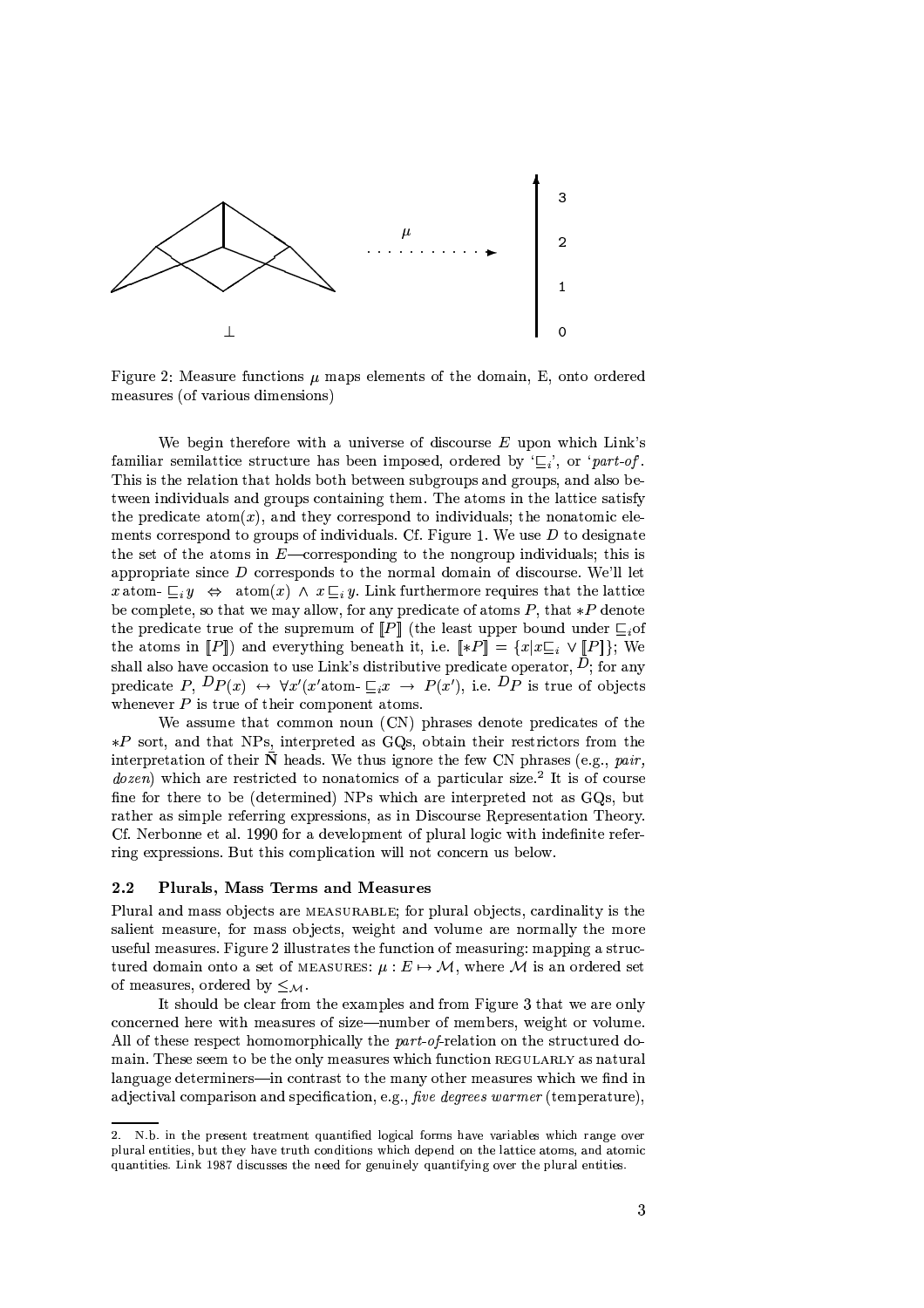two meters tall (height) or several points better (test results). This seems worthy of separate remark:

Homomorphic measure determiners Only homomorphic measures serve to define natural language determiners, i.e. where  $\mu$  is a homomorphism from  $\langle E, \underline{\square}_i \rangle$   $(\langle [\overline{\mathbf{N}}], \underline{\square}_i \rangle)$  to  $\langle \mathcal{M}, \leq_{\mathcal{M}} \rangle$ 

The basic insight is due to Krifka 1989, who, on the basis of the contrast between twenty grams/\*carats of gold, postulated that so-called numerative constructions need additive measure functions.

Of course we do find nonsize measures used SPORADICALLY in deriving determiners, but interestingly, these uses seem restricted to cases in which the measure-ordering does preserve the part-of-relation, at least over the substructure defined by the head noun: five dollars worth of gas (cost), one megawatt of *electricity* (energy). The homomorphism requirement is more properly restricted to the  $\bar{\mathbf{N}}$  denotation. Alternatively, one might examine so-called SIMILARITY TRANSFORMATIONS (cf. Krantz et al. 1971, p.10) to proper scales.

In natural language determiners measures may be specified as simple numbers (cardinalities), but they are more generally specified as pairs; 2.2  $lb$ . 1  $kg$ ., etc. We understand the latter element as specifying the mapping, the former the value under that mapping. It is clear that measure mappings should respect the plural/mass structure, e.g. that the measure of the sum of (nonoverlapping) objects should be the sum of the component measures. The relevant requirements are the following:

 $\mu$  is a *measure* function  $\stackrel{def}{=}$ 

 $\mu : E \mapsto \mathcal{M}$  e.g.  $\mathcal{M} = N, R^+ \cup 0$  $x \sqsubseteq_i y \wedge \mu(x) \neq 0 \rightarrow \exists n > 0 \; n \cdot \mu(x) \geq_{\mathcal{M}} \mu(y)$ Archimedean  $x\Box_i y = \bot \rightarrow \mu(x\Box_i y) = \mu(x) + \mu(y)$ Additive

The first clauses repeats the homomorphic requirement, discussed above. Krantz et al. 1971 argue that the second is assumed in all normal measurement; it frees measurement from ties to any particular scale. We make no explicit appeal to it below. We shall have recourse to the third clause below in analyzing both additive measures Two more (grams of)  $X$  than CONDITION and multiplicative measures (*Twice as many/much X as CONDITION*). The additive axiom allows that we add repeatedly, allowing thus multiplicative conditions, as well:

$$
\underbrace{\mu(x) + \cdots + \mu(x)}_{n \text{ times}}
$$

These requirements are standardly imposed on EXTENSIVE measures, in measurement theory, Krantz et al. 1971, 71ff. Manfred Krifka has advocated their application in event semantics in several important papers: Krifka 1987, Krifka 1989, Krifka 1990. Krifka's work is especially à propos because it likewise postulates a structured ontology as the domain of the measurement function.

It is worth pointing out that measure functions, as the definition here has it, perform two subtasks which might profitably be distinguished:<sup>3</sup> (i) measure functions divide the domain of discourse into equivalence classes of entities having the same measure; and (ii) they assign concrete measures to (the members

<sup>3.</sup> Cf. Cresswell 1976, pp.280-85 for a similar point.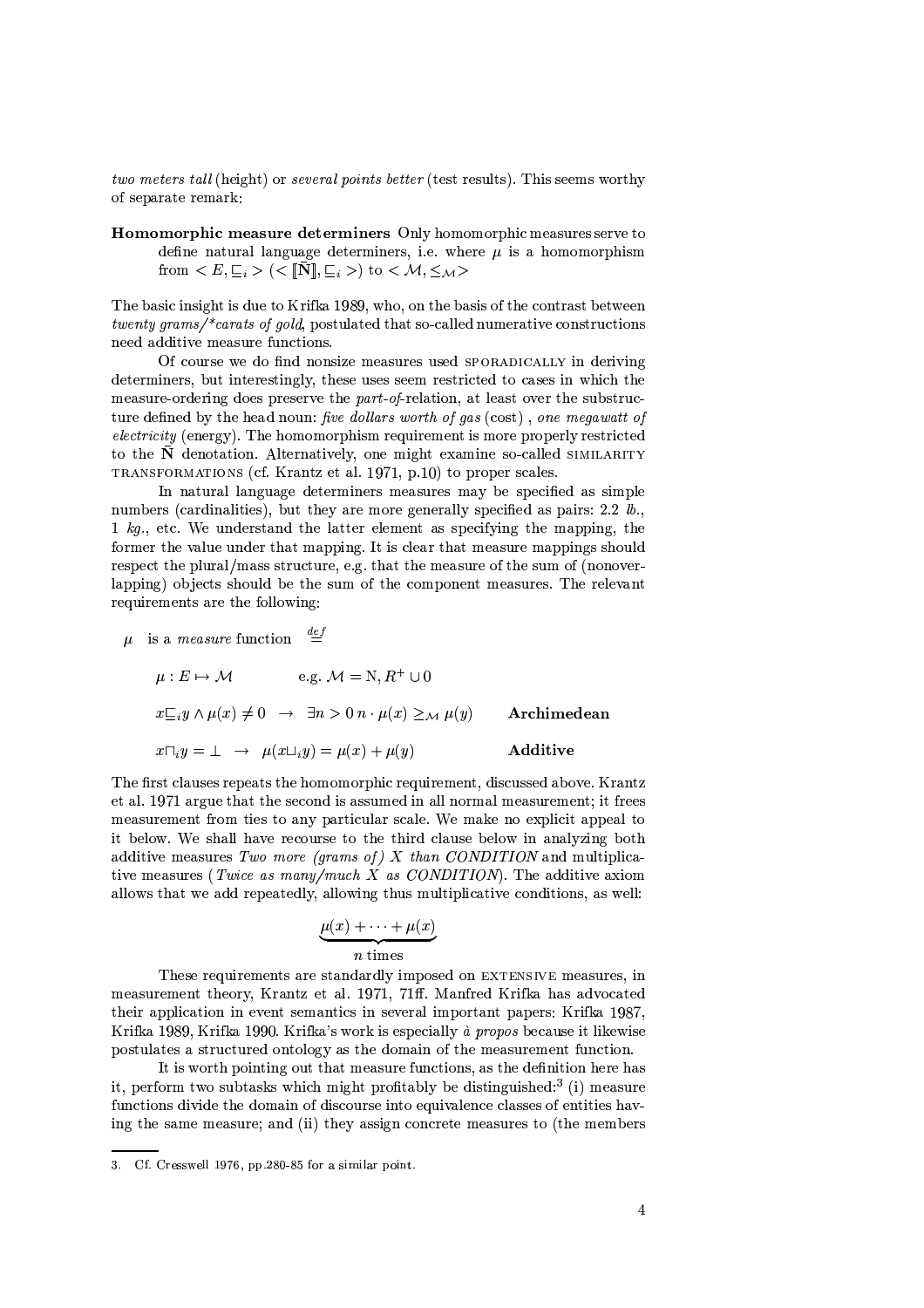

Figure 3: Cardinality is a measure function over the plural lattice.

of) those equivalence classes, e.g. 2.2  $lb$ . The advantage in using this division of labor would be the opportunity to infer that two objects had the same weight even given the premises e.g. that one weighed 2.2 lb. and the other 1 kg. We could then make formal sense of the same abstract weight having more than one measure. In the interests of presentational simplicity I eschew this division of labor here, however.

Cardinality is a measure function in the sense defined above. It maps the plural domain to  $N$ , and is additive in the required sense. The requirement that measures be additive (and multiplicative) is needed in particular to treat some of the complex measure phrases we examine in Section 5.2.

It seems clear that measure phrases can be used to denote measures:

# Three pounds is more than a kilogram.

And I take this possibility as justifying somewhat the postulation of the measure sets and functions into them. But our focus lies on the on the descriptive semantics of these measures phrases in their use as determiners in noun phrases, not on philosophical and foundational questions about the ontological status of measures—whether primitive or derived,<sup>4</sup> I assume the existence of measures as well as their participation in a rich mathematical structure in order to explicate the semantics of their use as determiners.

#### 2.3 Deriving Determiners from Measures-Problems

In general, measures contribute to quantifiers by providing RESTRICTORS. The basic idea is simple: given a measure m we wish to derive a determiner  $D_m$ . This is accomplished by obtaining the inverse image of  $m$  under a measure function  $\mu$ , i.e.  $\mu^-(m)$ , which is then in turn available to restrict an determiner. We examine difficulties with a natural formulation based on the existential; similar problems arise using the universal:

$$
DET_m x (R(x), S(x)) \quad \text{iff} \quad \exists x (x \in \mu^-(m) \land R(x), S(x))
$$

We are assuming the view of quantifiers from GQT (Westerståhl 1989)—that of relations between properties, represented above as ' $R(x)$ ' and ' $S(x)$ ', which are mnemonic for RESTRICTOR and SCOPE.<sup>5</sup> We retain the relational notation  $\mathcal{Q}_{\mathcal{X}}(R(x), S(x))$  because it is common in GQT. Since we defend the thesis

 $4<sup>1</sup>$ But cf. Cresswell op.cit. on how some primitive properties of measures may be derived.

<sup>5.</sup> Note that, where Westerståhl writes  $DET(A, B)$ , we write  $DETx(A(x), B(x))$ . The latter notation alleviates some of the need for  $\lambda$ 's in representing natural language meanings. Nothing more is intended by the modification.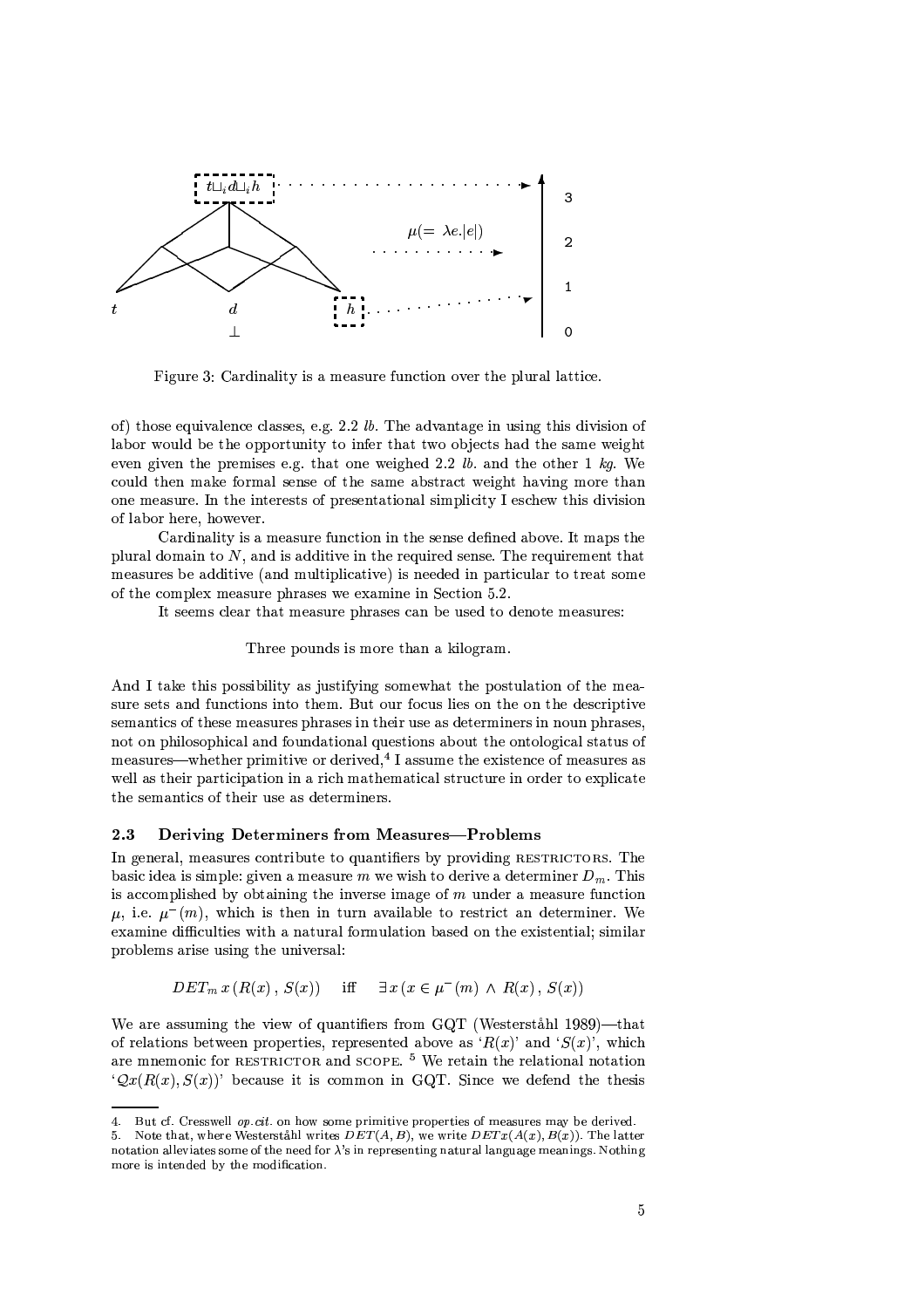

Figure 4:  $\mu^-(\{2,3\})$ , image of  $\{2,3\}$  under the inverse measure function.

below that measure quantifiers can be reduced to properties of properties, we could write  $\mathcal{Q}x(R(x) \wedge S(x))$ , but we stick with the standard notation.

This simple view given by the above proposal is complicated (i) by comparatives and other modifiers of measurement phrases, which involve not just single measures, but various SETS of measures; and (ii) by the plural structure on the domain of discourse  $E$ , in particular the condition on (distributive) predicates that they be closed under  $\sqcup_i$ . We take up these issues in turn.

Comparatives (more than one or more than one ounce) refer not to a single measure, but to specified sets of measures (those greater than one or those greater than one ounce). Allowing reference to sets of measures is straightforward, however. Figure 4 illustrates the obvious generalization from taking the inverse of a single measure to taking the image of a set of measures under the inverse measure function. The definitions below map SETS of measures onto determiners. For example, we could now generalize the definition above: For  $M \subset \mathcal{M}$  define binary  $DET_M$ :

$$
DET_M \stackrel{def}{=} \lambda R, S \exists x (x \in \mu^-(M) \land R(x), S(x))
$$

or equivalently

$$
\lambda R, S.\exists x (R(x) \land \mu(x) \in M, S(x))
$$

This construal, too, needs to be generalized to deal with the second problem, i.e. the interaction of plural structure and comparative determiners, noted in Link 1987. This may be seen in examples such as the following:

$$
Fewer than three children sang. \t(1)
$$

Let's assume that [sang] (like other simple predicates) is closed under  $\sqcup_i$ , so that if  $x, y \in [sang]$  then  $x \sqcup_i y \in [sang]$ . This means e.g. that if the 2-sets in Figure 4 are in [sang], so is their join, the 3-set. But, by the simple derivation of measure determiners proposed above, sentence (1) could be true, since there's a 2-set with the required properties! This is is clearly incorrect, and, moreover, it's the direct result of working in the plural structure. (This is the problem referred to in Section 2.1 above, and it is simply ignored in treatments which abstract away from the problems of plural and mass term reference.) It should be clear that the natural alternative to the use of the existential in definition above, the universal, has symmetric difficulties with measure phrases such as more than three.

The plural structure must inform the derivation of determiners from measures and measure sets. In this case, we'd like the result that fewer than n holds of P, Q just in case there's no entity of size n or greater such that P and Q may be predicated of it.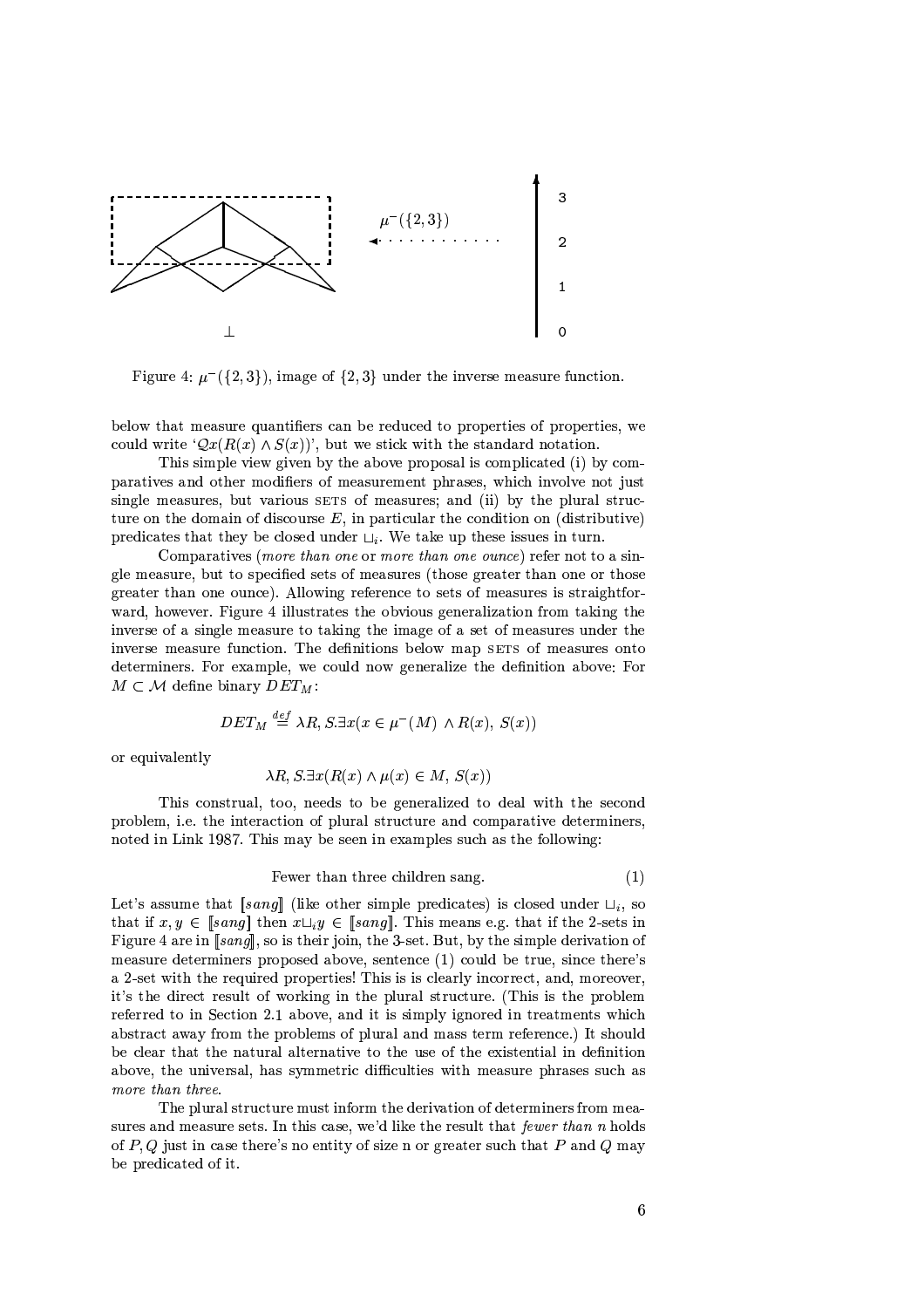

Figure 5: Inverse image of complement of  $\{m \in \mathcal{M} | m < 2\}$ , downwardly closed measure set. Derived determiner "fewer than 2" lives on this image.

#### $2.4$ **Determiners Derived from Measure Sets**

The general scheme for deriving determiner meanings from the specification of measure sets is as follows:

Let M be the range of a measure function, ordered by  $\leq_{\mathcal{M}}$ , and

let 
$$
M \subseteq M
$$
. We obtain the determiner derived from  $M$ ,  $DET_M$ :  
\n $DET_M x (R(x), S(x)) \stackrel{def}{=} \max_{\leq M} {\mu(x) | R(x) \wedge S(x)} \in M$ 

I.e. among the measures in  $M$  is the maximal measure of objects satisfying the predicates  $R$  and  $S$ . Note that this handles the "fewer than 3" as well as the "more than 3" cases. The "fewer than 3" case comes out right because the definition here requires that the maximal measure (max) satisfying the properties involved falls within the measure set.<sup>6</sup>

The more exact properties of determiners depend on the properties of the sets of measures  $M$  they're based on, especially whether  $M$  is be upwardly (downwardly) closed, or convex.

$$
M \text{ is } \uparrow \text{-closed iff } m \in M \land m \leq_M m' \to m' \in M
$$
  

$$
M \text{ is } \downarrow \text{-closed iff } m \in M \land m' \leq_M m \to m' \in M
$$
  

$$
M \text{ is convex iff } m, m'' \in M \land m \leq_M m' \leq_M m'' \to m' \in M
$$
 (3)

The three interesting subcases, where the initial set of measures M is  $\uparrow$ -closed ("more than 3", "more than 5 kg"),  $\downarrow$ -closed ("fewer than 3", "less than 3 kg"), or convex ("between 3 and 7") allow interesting reductions.

 $M \uparrow$ -closed Then:

$$
\mathbf{max}_{\leq M} \left\{ \mu(x) | R(x) \land S(x) \right\} \in M \leftrightarrow \exists x (R(x) \land \mu(x) \in M, S(x))
$$

 $\rightarrow$ : The max must measure some  $x \in E$ .

 $\leftarrow$ : Trivial consequence of  $\uparrow$ -closure.

Thus the definition initially given holds for this subclass.

 $M \downarrow$ -closed Then:

 $\mathbf{max}_{\leq \mathcal{M}}\ \{\mu(x)| R(x) \land S(x)\} \ \in M \ \ \leftrightarrow \ \ \neg \exists\, x (R(x) \land \mu(x) \in \overline{M}, S(x))$ 

 $\rightarrow$ : Since M is l-closed, M  $\lt_M \overline{M}$ , and in particular  $\max_{\mathcal{M}} \lt \overline{M}$ .

<sup>6.</sup> For measure sets in the reals, maxima may not exist, so that we might prefer to use suprema rather than maxima. On the other hand, we'll never measure such suprema, so that this may be a nicety. The proof of reduction below (this section) for the case of  $\uparrow$ -closed M requires that maxima, not suprema be available.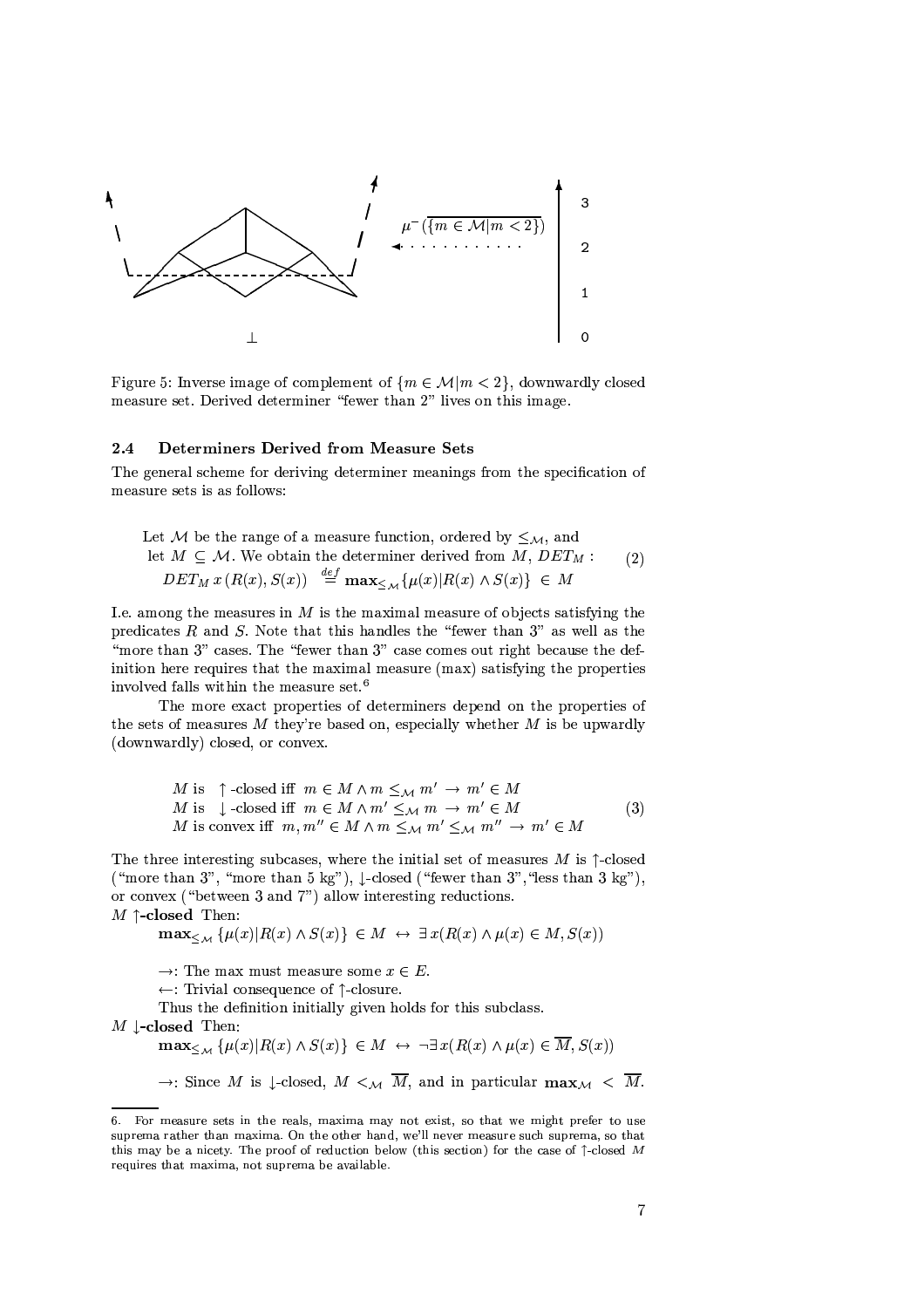There can't be any y satisfying R, S with  $\mu(y) > \max_{\mathcal{M}}$ , so none  $\in \overline{M}$  $\leftarrow$ : If there's no x with  $R(x) \wedge S(x) \wedge \mu(x) \in \overline{M}$ , then every x with  $R(x) \wedge S(x)$  is such that  $\mu(x) \in M$ , including  $\max_{M}$ 

M convex (and neither  $\uparrow$ ,  $\downarrow$ -closed) Then:

 $\max_{\leq M} \{\mu(x)|R(x) \wedge S(x)\} \in M \leftrightarrow \exists x(R(x) \wedge \mu(x) \in M, S(x)) \wedge \neg \exists x(R(x) \wedge \mu(x) \in \overline{\{m|m \langle \wedge M\}, S(x))\}}$ 

 $\rightarrow$ : Given that the max is in M, then (i) something is, and (ii) nothing measures past M, and therefore past its supremum. (Convexity is irrelevant in this direction.)

 $\leftarrow$ : We can't simply reverse this reasoning, however. We might have a set of measures M into which some x satisfying R, S measures, and such that no satisfactory x measures beyond it. But if the measure set isn't convex. we may run afoul of plural structure again, i.e. we may have found some nonmaximal x satisfying  $R, S$  which measures into M (consider an even *number of*). On the other hand, if M is convex, then the **max** must be found within it.

We don't propose further reductions, and we shall not discuss the remaining class, that of nonconvex measure sets in any detail.

The significance of the reductions is twofold. On the one hand, they will be useful when it comes to adducing monotonicity properties, because they amount to reductions to the well-studied existential and negative existential quantifiers. More interestingly, from the point of view of design for meaning representation languages, the reductions show that the properties of complex determiners ("more than 3") arise from the (closure) properties of the measures sets they are derived from. Since these in turn are inherent in comparison, we have an opportunity to derive complex determiner meanings (and their inferential properties) from the type of comparison involved.

## 2.5 **Simple Examples**

We showed above that determiner definitions follow once measure sets are provided. This is quite general; the definitions are available not only for measure sets provided by comparative phrases, but for measure sets quite generally. It is now time to return to the treatment of comparatives, in order to illustrate how the closure properties of measure sets (investigated in the last section) can be put to use. In each case, we assume information about closure properties in order to provide reasonable determiner definitions.

• For  $\uparrow$ -closed M, define binary  $\uparrow$   $DET_M$ :

$$
\uparrow
$$
 *DEF<sub>M</sub>*  $\stackrel{def}{=} \lambda R$ , *S*.  $\exists x (R(x) \land \mu(x) \in (M), S(x))$ 

Natural language examples include: More than 2 children sana. More than 2 liters of water spilled. At least 2 children sang. etc.

• For 1-closed (and not 1-closed) M, let  $\overline{M}$  be the complement wrt M. and define binary  $\downarrow$   $DET_M$ :

$$
\downarrow DET_M \stackrel{def}{=} \lambda R, S. \neg \exists x (R(x) \land \in \mu(x) \in \overline{M}, S(x))
$$

Natural language examples include: Fewer than 2 children sang, Less than 2 liters of water spilled, At most 2 children sang, Not more than seven children sang, etc.<sup>7</sup>

<sup>7.</sup> But Carl Pollard has brought one sticky case to my attention: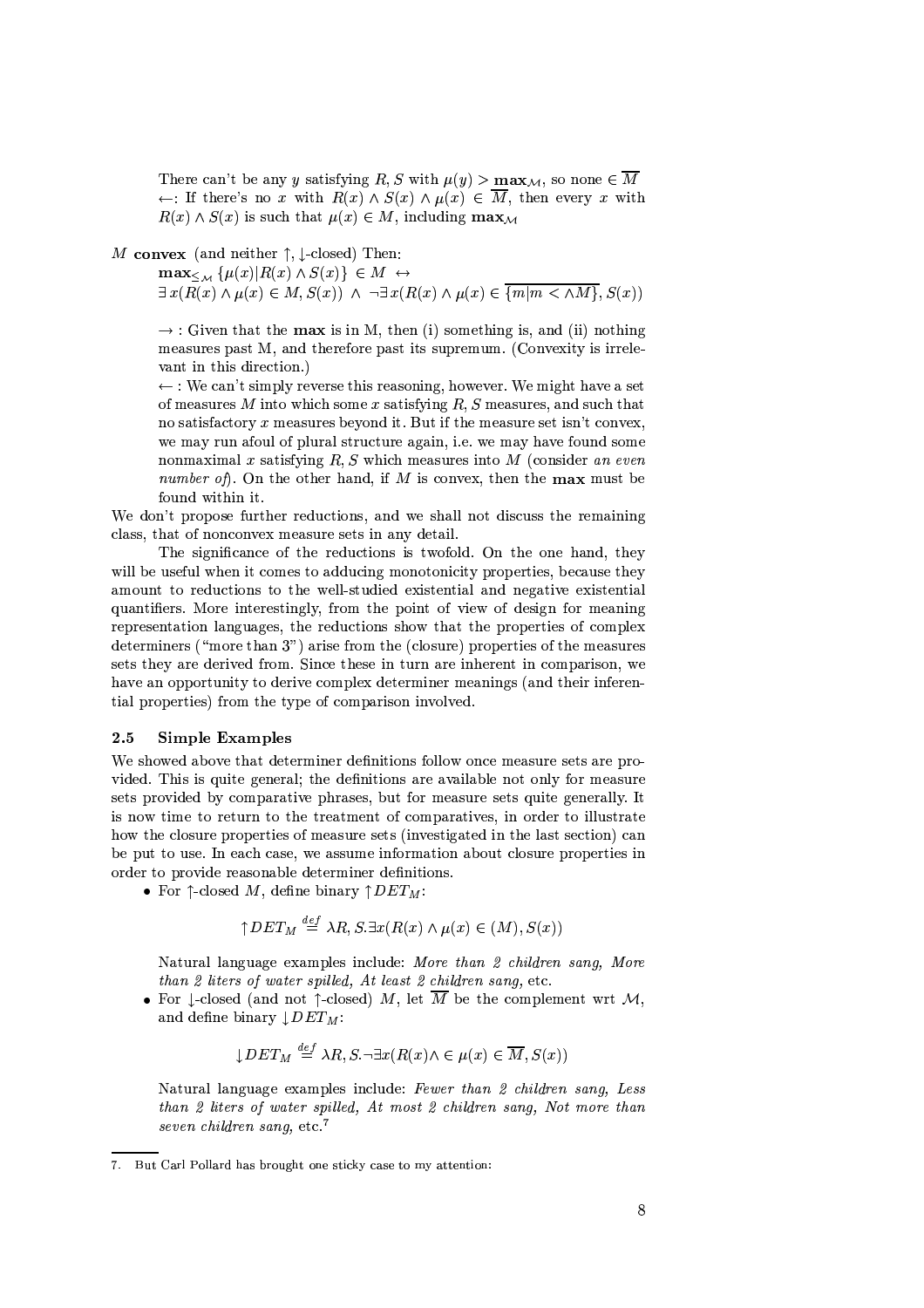• For M convex, (but neither  $\downarrow$ -closed nor  $\uparrow$ -closed):

 $\begin{array}{lll} {\mathcal W}{\mathcal D}E{T_M} \stackrel{def}{=} & \lambda R, S.\uparrow {\mathcal D}E{T_M}x(R(x),S(x)) &\\ & \wedge \;\downarrow {\mathcal D}E{T_{\{m\in \mathcal{M}| m\leq \wedge (M)\}}x(R(x),S(x))} \end{array}$ Cf. Exactly five children sang, Between ten and twenty children sang, Either four or five  $\dots$ , At least three and not more than seven  $\dots$ ,

### **Properties of Measure Determiners** 3

The section reviews the properties of the derived quantifiers against the background of GQT, van Benthem 1983, p.451 singles out CONSERVATIVITY as a general property of natural language determiners:

**CONS**  $DETx(A(x), B(x)) \Leftrightarrow DETx(A(x), A(x) \wedge B(x))$ 

It thus comes as no surprise that the general definition of measure determiners (2) guarantees that they are conservative. This is a straightforward consequence of the definition (repeated here):

 $DET_M x(R(x), S(x)) \stackrel{def}{=} \max_{\leq_M} {\mu(x)R(x) \wedge S(x)} \in M$ 

which is conservative, since:

$$
\max_{\leq M} \left\{ \mu(x) | R(x) \wedge S(x) \right\} = \max_{\leq M} \left\{ \mu(x) | R(x) \wedge (S(x) \wedge R(x)) \right\}
$$

It is similarly straightforward to see that all the measure determiners respect QUANTITY (van Benthem 1983,456):

 $DET_{E}x(A(x), B(x))$  only depends on the number of **QUANT** individuals in  $A, A \cap B, B$ , and  $E$ [domain]

Though of course here we should prefer to generalize "number" to "measure". Finally, measure determiners must be symmetric:

> **SYMM**  $DETx(A(x), B(x)) \Leftrightarrow DETx(B(x), A(x))$

We can likewise adduce the monotonicity of the comparative determiners (those derived from  $\uparrow$  /  $\downarrow$ -closed measure sets):

**MON**  $\uparrow$   $DETx(A(x),B(x)) \wedge \forall x(B(x),B'(x)) \Rightarrow DETx(A(x),B'(x))$ **MON**  $\downarrow$   $DETx(A(x), B(x)) \wedge \forall x(B'(x), B(x)) \Rightarrow DETx(A(x), B'(x))$ 

The MON† of  $\uparrow$  DET<sub>M</sub> follows from the MON† of the existential, which it is was shown to reduce to (Section 2.5). Similarly,  $\downarrow$  DET<sub>M</sub> inherits **MON** from the MON<sub>I</sub> of the negative existential, its reduction. If we investigate monotonicity in the first argument of the determiner, we see that  $\uparrow$  DET<sub>M</sub>, like the existential, is  $\uparrow$ **MON**, or  $\uparrow$ PERSISTENT, while  $\downarrow$  *DET<sub>M</sub>*, like the negative existential, is  $\downarrow$ MON, or  $\downarrow$ PERSISTENT (van Benthem 1983, 452-3 has the relevant definitions and references.) Keenan and Moss 1984, 86ff make similar remarks about comparatives determiners, but we have we have shown how they follow from a unified view of measure determiners as predicates on measures.

A: No fewer than 5 kids met in every meeting.

B: Wrong. Only 4 kids met on the playground. SO FEWER THAN 5 KIDS DID MEET.<br>B is clearly NOT denying that there were kids' meetings of size 5 or more,

Consider a situation where there are multiple meetings of kids. Interlocutor A wishes to emphasize that these were big meetings, while B wants to provide a counterexample:

but claiming that at least one was smaller. This is the existential reading.

I think the example CAN have the apparently counterexemplary reading, but that it should be possible to analyse the example in keeping with the proposal here if the (event) quantification over meetings is seen to be infecting the interpretation, i.e. if it's analyzed roughly "There was a meeting  $\sqrt{n}$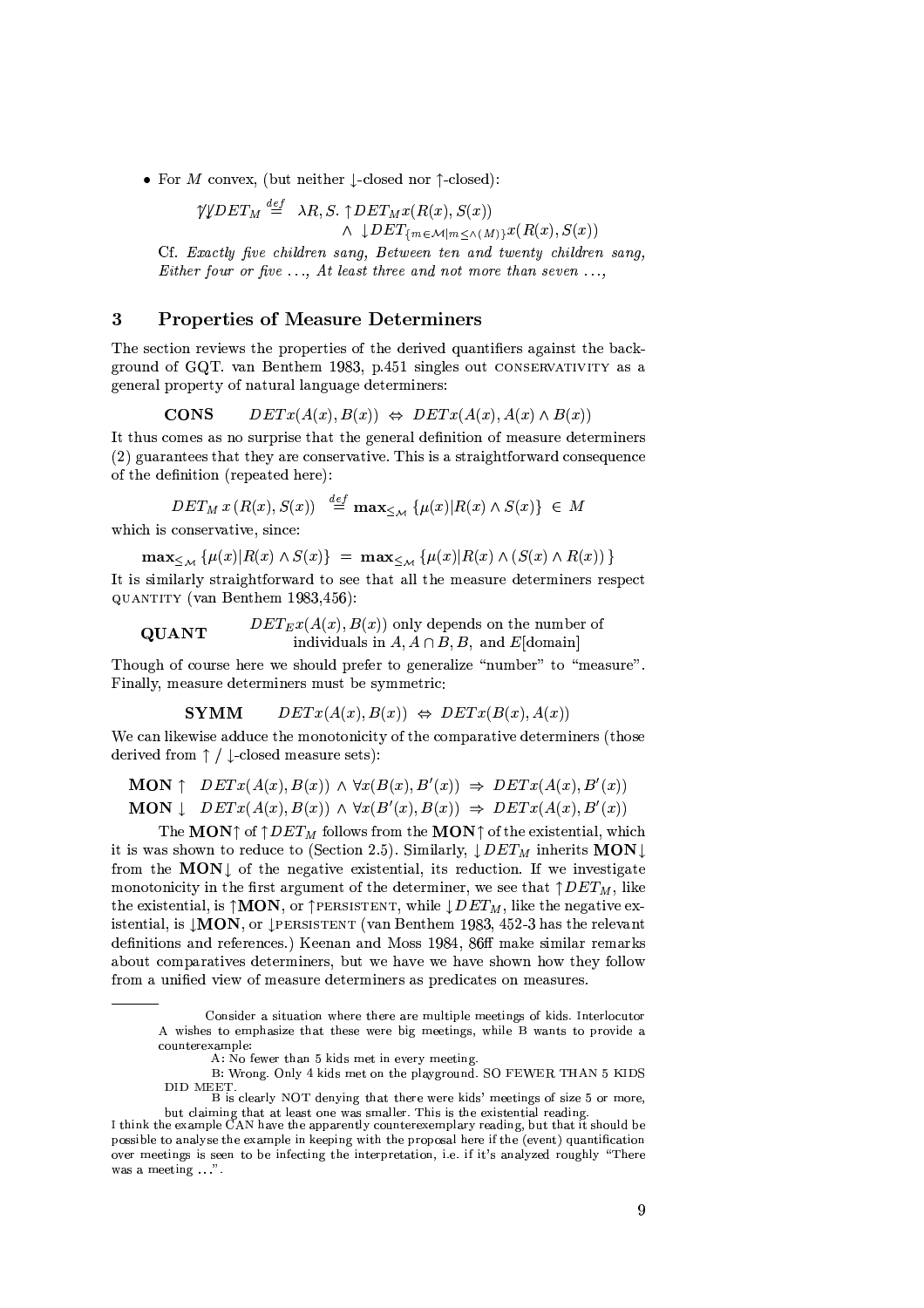### $3.1$ An Algebraic Perspective

Finally, an algebraic perspective is interesting. The quantifiers generated by determiners (once a restrictor property has been provided) exist within a lattice of properties, and these are likewise studied. We interpret the predicates via their set-theoretic extensions and examine the structure generated by the subset relation. For example, the negative existential not only satisfies  $\text{MON}\downarrow$ , as noted above, it is also closed under  $\sqcup$  (disjunction), i.e., for given A

$$
\neg \exists x (A(x), B(x)) \land \neg \exists x (A(x), B'(x)) \Rightarrow \neg \exists x (A(x), B(x) \lor B'(x))
$$

So if no one swims and no one jogs, then it follows that no one swims or jogs. These two characteristics, downward closure and closure under  $\sqcup$ , show the (scope of the) negative existential to be an algebraic IDEAL (Burris and H.P.Sankappanavar 1982, 155). Since the the  $\downarrow$  DET<sub>M</sub> is reducible to the negative existential, it too is an ideal, given the analysis. But this result may appear questionable given the following fallacy:

The definitions thus far would appear to make the fallacy valid, as may be appreciated formally by inspecting the logical rendering of the conclusion:

$$
\neg \exists x (\text{person}(x) \land \mu(x) \ge 4, \text{swim}(x) \lor \text{jog}(x))
$$

There can't be any  $x$  of the sort required to refute this, unless  $x$  simultaneously satisfies the measure restriction AND one of the properties in the disjunctive scope as well. But the same  $x$  would refute one of the premises.

The key to understanding the argument is the plural structure; there may be no x s.t.  $P(x)$  and  $\mu(x) > m$ , and no y s.t.  $P'(y)$  and  $\mu(y) > m$ , even while there is a z, viz.  $x \sqcup_i y$  that is of the larger size. And while this plural object can't satisfy a disjunction without satisfying one of its disjuncts, it CAN satisfy a closely related property, e.g.

$$
\lambda z \forall z'(z' \sqsubseteq_i z \rightarrow \text{swim}(z') \lor \text{jog}(z'))
$$

equivalently:

$$
D_{\lambda z}(\text{swim}(z) \vee \text{jog}(z))
$$

If this is the meaning of the disjunctive VP, then we can explain the fallacy, even while maintaining the analysis thus far given. This may seem like a radical proposal, but we needn't necessarily revise the semantics of disjunction to do this, since it would suffice to identify any source for the distributive reading, e.g. a generally available option in VP interpretation, as Roberts 1987, suggests. See Link 1983 for a related proposal on the semantics on predicate CONJUNCTION for examples such as husband and wife.<sup>8</sup>

The  $\uparrow$  DET<sub>M</sub> cases are clearly **MON** $\uparrow$ , as noted above, and they just as clearly fail to be closed under  $\sqcap$ , so that they constitute QUASI-FILTERS, rather than FILTERS, just as singular existential determiners are. The following table summarizes the quantifier properties adduced in this section.

<sup>8.</sup> It's also worth noting here that we also have a further option to explore, *viz.* using the "distributive" join directly in the model theory (rather than viewing it as a property of the mapping from natural language into the model. I have not explored this in depth, however. At this point I would prefer the solution proposed by Roberts.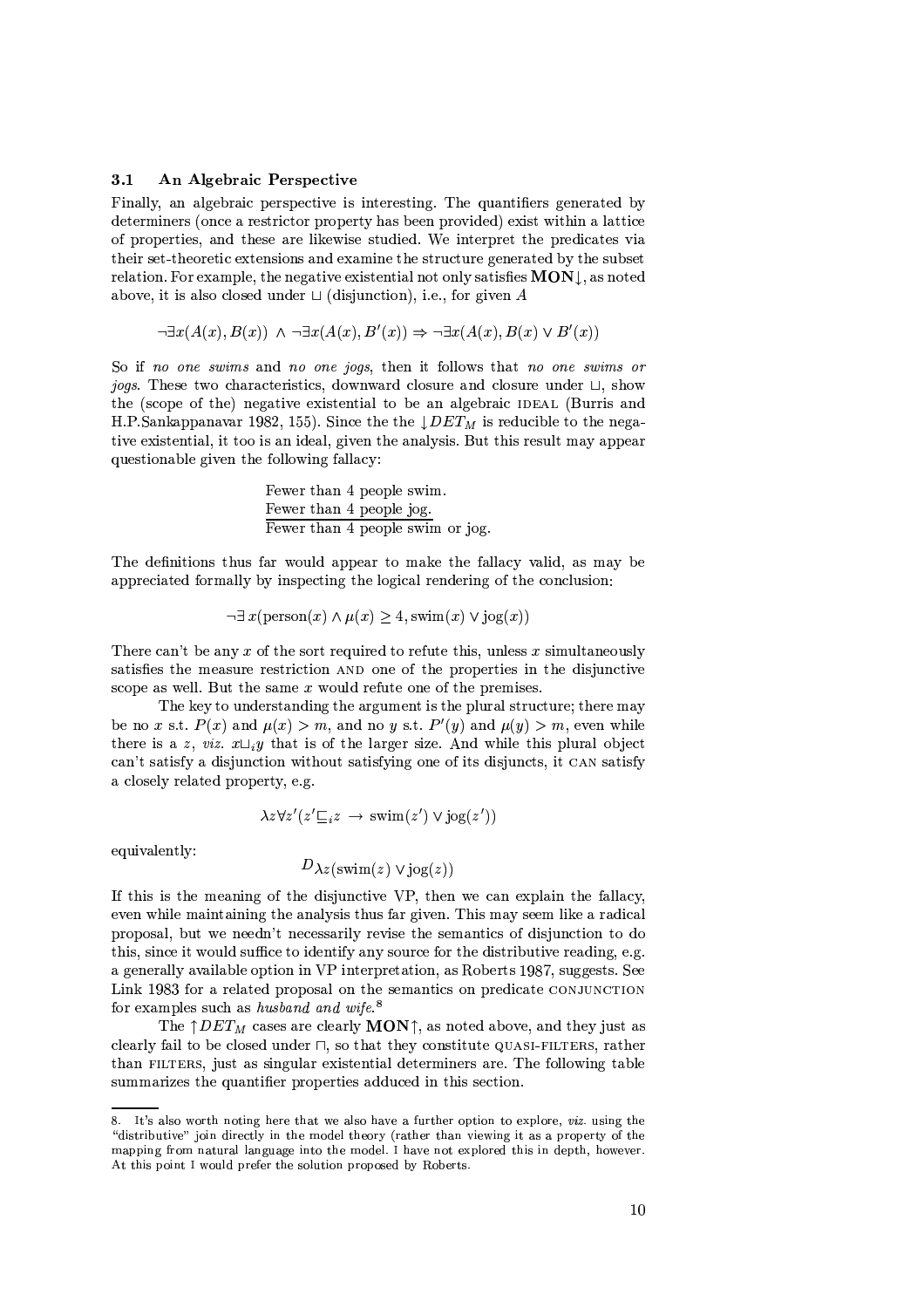| Q                         | <b>CONS</b> | QUANT | <b>MON</b>                | closure | algebraic<br>character |
|---------------------------|-------------|-------|---------------------------|---------|------------------------|
| $\sqsupset$ <sub>sq</sub> |             |       | $\uparrow$ MON $\uparrow$ |         | quasi-filter           |
| $DET_M$                   |             |       | $\uparrow$ MON $\uparrow$ |         | quasi-filter           |
| $\neg \exists_{sa}$       |             |       | MON                       |         | ideal                  |
| $DET_M$                   |             |       | <b>MON</b>                |         | ideal                  |

## $\overline{\mathbf{4}}$ A Logic with Measure Determiners LMD

Section 2.4 shows that measure determiners are well-defined semantically. In this section we suggest a form for measure determiners in a meaning representation language.

In order to specify a set of measures, all that is really required is a relation, e.g. more than, and a pole of comparison—a fixing of one term in the relation, which is effectively interpreted as a supremum in the measure set, e.g. '3 l' (three liters). We can designate this, e.g., via '(> 3l)'. Section 2.4 demonstrates that, given a set of measures, we can properly derive a determiner meaning. It should be enough, therefore, to represent More than 3 liters of water spilled as

$$
(>3l)x
$$
 (water $(x)$ , spilled $(x)$ )

This compact form, in which we'd like to represent the meaning of measure determiners, is definable given the notion of derived determiner above.

We assume reference to numbers (and magnitudes) and reference to measures via common name, e.g. 3, 4  $kg$ , etc. MEASURE SPECIFIERS denote the relations on which set descriptions depend, and MEASURE DETERMINERS are formed by combining specifiers and measures:

|                                                                                   | $\langle$ magnitude $\rangle$ ::= $\langle$ digit $\rangle * \langle$ digit $\rangle *$                        |
|-----------------------------------------------------------------------------------|----------------------------------------------------------------------------------------------------------------|
|                                                                                   | $\langle$ scale $\rangle$ ::= kg, l, g, lb,                                                                    |
|                                                                                   | $\langle$ measure $> ::= (\langle$ digit $\rangle *  $ $\langle$ magnitude $\rangle$ $\langle$ scale $\rangle$ |
| $\langle$ measure-specifier $\rangle$ ::= >, >, $\langle$ , $\langle$ , =, $\neq$ |                                                                                                                |
|                                                                                   | $<$ measure-determiner > ::= "(" $<$ measure-specifier > $<$ measure > ")"                                     |

Westerståhl 1989 provides basic definitions for a language of generalized quantifiers, to which we propose the above extension. Measure determiners are simply a special subclass of Westerståhl's DET. The semantics of these new determiner expressions assumes the semantics of numerical expressions and their orderings as well as that of measurement functions (cf. section 2.2) in order to provide determiner specifications:

> For  $\langle$  measure-determiner  $\rangle = \langle$  measure-specifier  $m >$ , if  $\langle$  measure-specifier  $>$  is ' $>$ ', then  $\ll$  measure-determiner  $\ll$  =  $\uparrow$  DET<sub>{m'|m'>m}</sub>  $, etc.$

These notes are too incomplete to count as specifications, but they serve to indicate how the language and its model theory would be developed.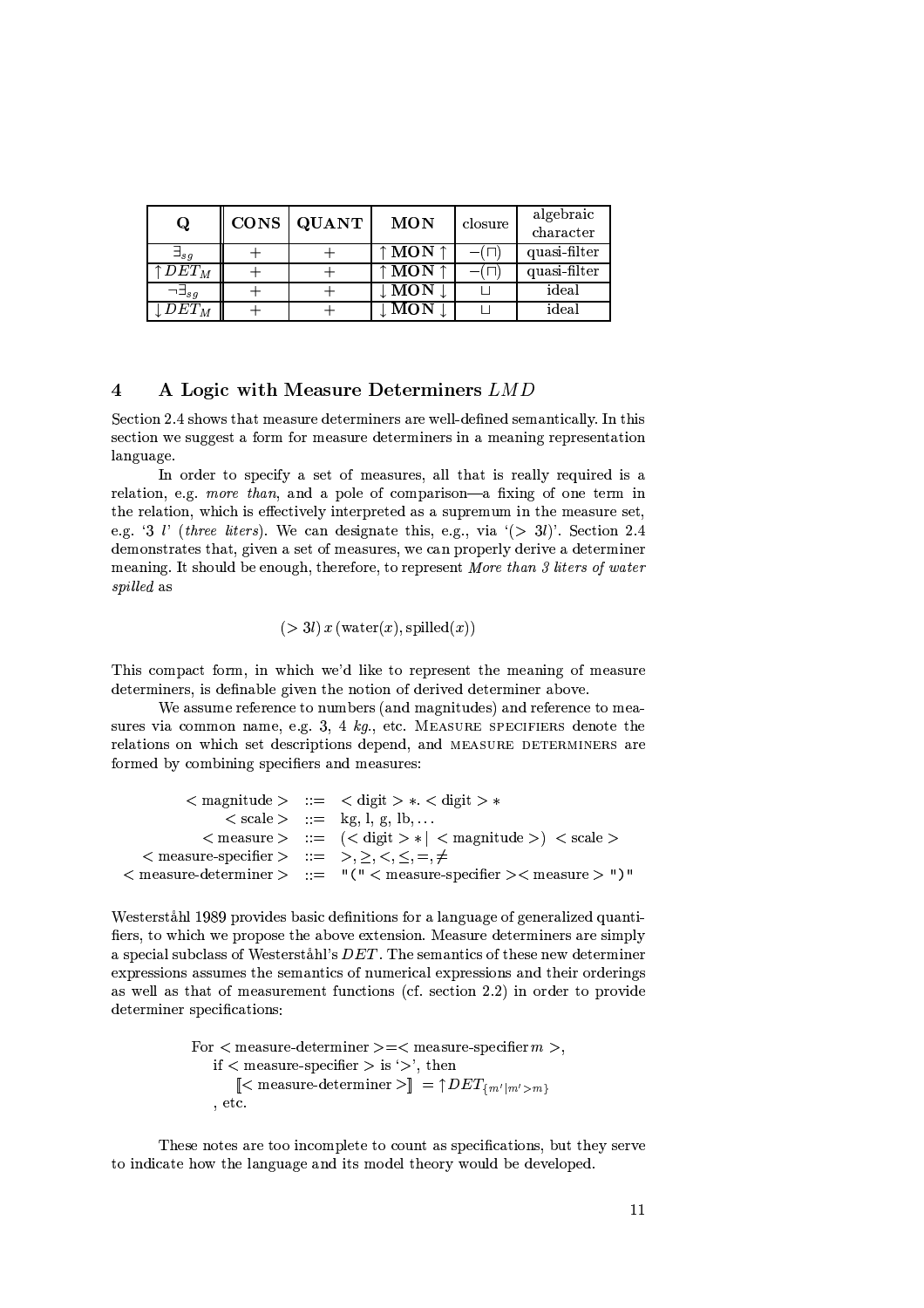#### 4.1 **Logical Status of Measure Determiners**

The present work has specifically linguistic aims: the account of what measure phrases mean, how they contribute to phrasal meanings, esp. NP meanings, and what follows semantically from them. There has been no attempt to identify which comparative statements (if any) should count as *logically true*. The present account assumes too much mathematics (the real numbers and their ordering, measure homomorphisms, etc.) to be regarded as a contribution to the semantic foundations of comparison.

### $\overline{5}$ Extensions

Our basic tack should by now be clear: a measure phrase specifies a set of measures from which a determiner meaning, in the sense of generalized quantifier theory, may be derived. The sections above show how a wide range of determiner meanings can be defined naturally on the basis of just such a set of measures.

We now turn to several interesting applications and extensions of the basic technique, viz. PARAMETRIC DETERMINERS in which a parameter appears as measure, and determiners derived from 3-PLACE RELATIONS on measures the ADDITIVE and MULTIPLICATIVE comparative determiners.

### $5.1$ **Parametric Determiners**

The only examples we've considered up to this point have been comparative determiners which specify measure sets absolutely, i.e., with respect to constant measures, e.g., more than 3. But the definitions of the determiners  $\uparrow$  DET<sub>M</sub>,  $\downarrow$  DET<sub>M</sub>,  $\sqrt[n]{\text{DET}_M}$  don't depend on the parameters used to define M, i.e., all of the properties of the determiners are predictable even when parameters are used. For example, all of the following are well-defined:

|           | more than $n \quad (>n) \quad \uparrow$ $DET_{\{m \in \mathcal{M}   m > n\}}$ |
|-----------|-------------------------------------------------------------------------------|
|           | fewer than $n \leq n$ $\downarrow$ $DET_{\{m \in \mathcal{M}   m \leq n\}}$   |
| exactly n | $(= n)$ $\gamma \psi DET_{\{n\}}$                                             |

These definitions are useful in the analysis of constructions which Bresnan 1973 and others have termed "comparative subdeletion":

|                                   | $\exists m \in \mathcal{M}$              |
|-----------------------------------|------------------------------------------|
| A saw more kids than B heard dogs | $((= m) x (\log(x), \text{hear}(b, x)),$ |
|                                   | $(> m) y$ (child(y), see(a, y)))         |

|                                    | $\exists m \in \mathcal{M}$              |
|------------------------------------|------------------------------------------|
| A saw fewer kids than B heard dogs | $((= m) x (\log(x), \text{hear}(b, x)),$ |
|                                    | $(m) y (child(y), see(a, y)))$           |

The formulas provide simple and correct renderings of semantics of the subdeletion cases—but it need not be that exactly these logical forms are used to render the readings (rather than some equivalent), nor that other forms must be less useful in providing a compositional account of the readings. In particular, we have not attempted to provide an account here of the mapping in case quantifiers appear in the than clause: A saw more kids than everyone heard dogs. See Pinkal 1989 for an account of these (compatible with this).

Remark: All the cardinality determiners treated up to this section have been first order, e.g., more than 5, exactly 5, and fewer than 5. The parametric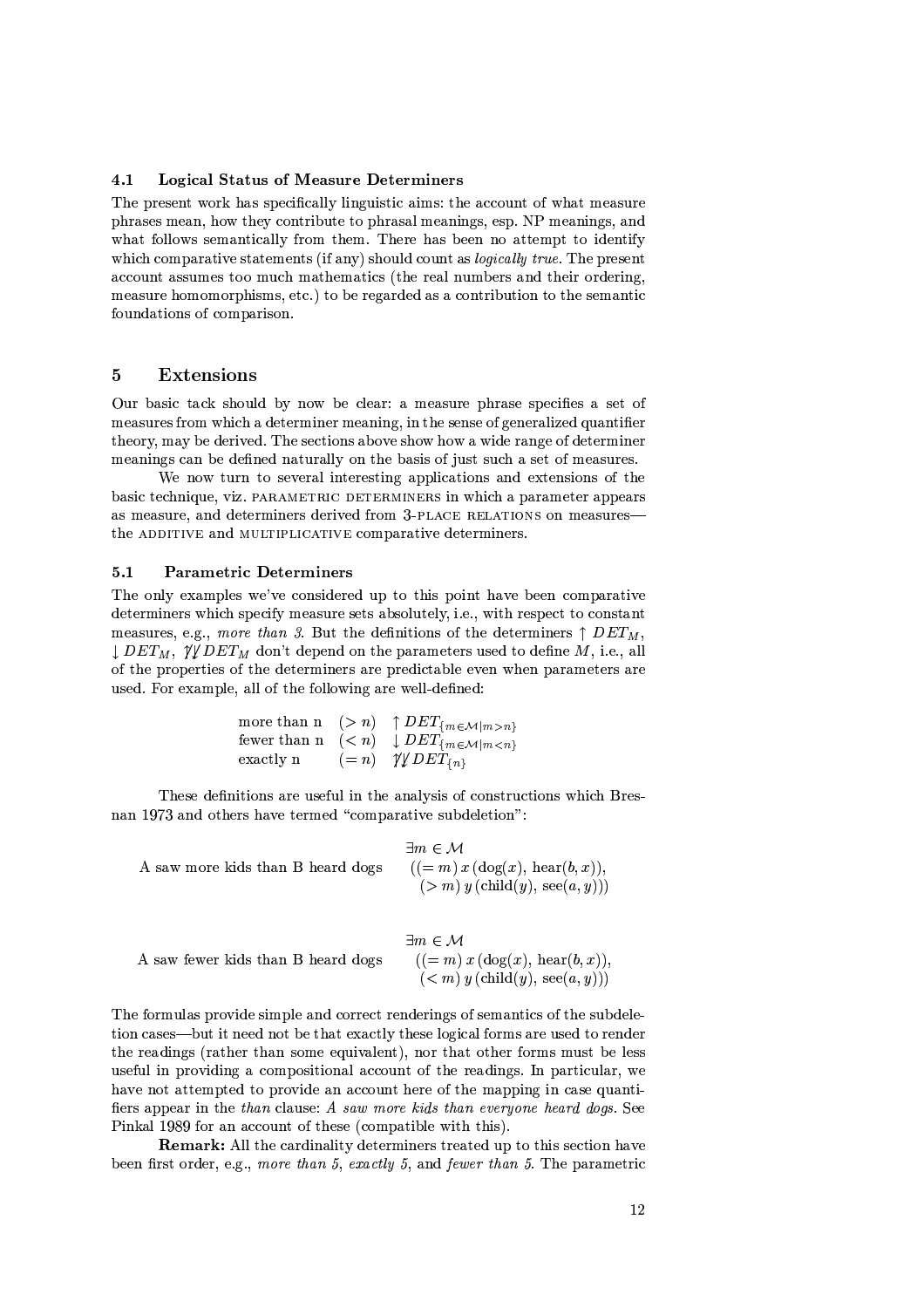determiners introduced here clearly go beyond first-order, however. For example, we can formulate the semantics of *most* using parametric determiners (cf. Barwise and Cooper 1981 for the proof that *most*—in the sense of "more than half"-is not first-order definable):

$$
MOST x(A(x), B(x)) \Leftrightarrow \exists m \in \mathcal{M} \quad ((= m) x (A(x), \neg B(x))
$$
  

$$
(\gt m) y (A(y), B(y))
$$

#### $5.2$ **Additive Relations**

Measure determiners are derived from the sets of measures; the latter have been specified above by 2-place relations on measures, especially ' $>$ ' and ' $\lt'$ '. But these specifications were chosen as introductory illustrations for their simplicity. 3-place relations on measures serve equally well to define measure sets, and some natural language constructions (illustrated below) provide excellent justification for exploiting this possibility. The additive and multiplicative conditions imposed on measure functions above (section 2.2) justify using addition and multiplication in the definition of relations on  $M$ . We explore the additive relations in this section, the multiplicative ones in the next.

The additive relations seem best defined on the basis of the previous  $\langle \rangle$ and  $\langle \, \cdot \, \rangle$  relations, i.e.,

for relation R on M,  $d \in M$  let(xRy,  $\triangle$  : d)  $\stackrel{def}{=} xRy \land |x-y| = d$  (4)

We borrow an idea from Situation Semantics here, where we use the rolename " $\Delta$ " to designate an argument position rather than rely on order. This is not semantically different from order-based argument binding, but it is mnemonically easier. We discuss the motivation for the content of the definition below, but first we note the effect of the  $\Delta$  specifications on measure set specification:

$$
(x > y, \triangle: 2) \Leftrightarrow x > y \wedge |x - y| = 2
$$
  

$$
x = y + 2
$$
  

$$
(x < y, \triangle: 2) \Leftrightarrow x < y \wedge |x - y| = 2
$$
  

$$
x = y - 2
$$

and on derived determiner meanings:

(exactly) two more than n  $(> n, \Delta:2)$   $\gamma \psi$   $DEF_{\{m \in \mathcal{M} | m = n+2\}}$ (exactly) two fewer than n  $(< n, \Delta : 2)$   $\forall \forall$  DET<sub>{m\interactler{D}{m}=n-2}</sub>

In order to present the full range of natural examples, we borrow a device made popular by Situation Theory and Situation Semantics at this point, viz, that of RESTRICTED PARAMETER. This will allow us to represent the semantics of complicated comparisons in a relatively simple way. Barwise 1987 introduces restricted parameters as variables which are not yet bound by quantifiers (though they may eventually be), which are RESTRAINED to obey some restriction. For example, the sentence a child walks might be represented:

$$
walk(x|child(x))
$$

The semantics of restricted parameters requires that variable assignment functions satisfy the restriction associated with a given variable; in the example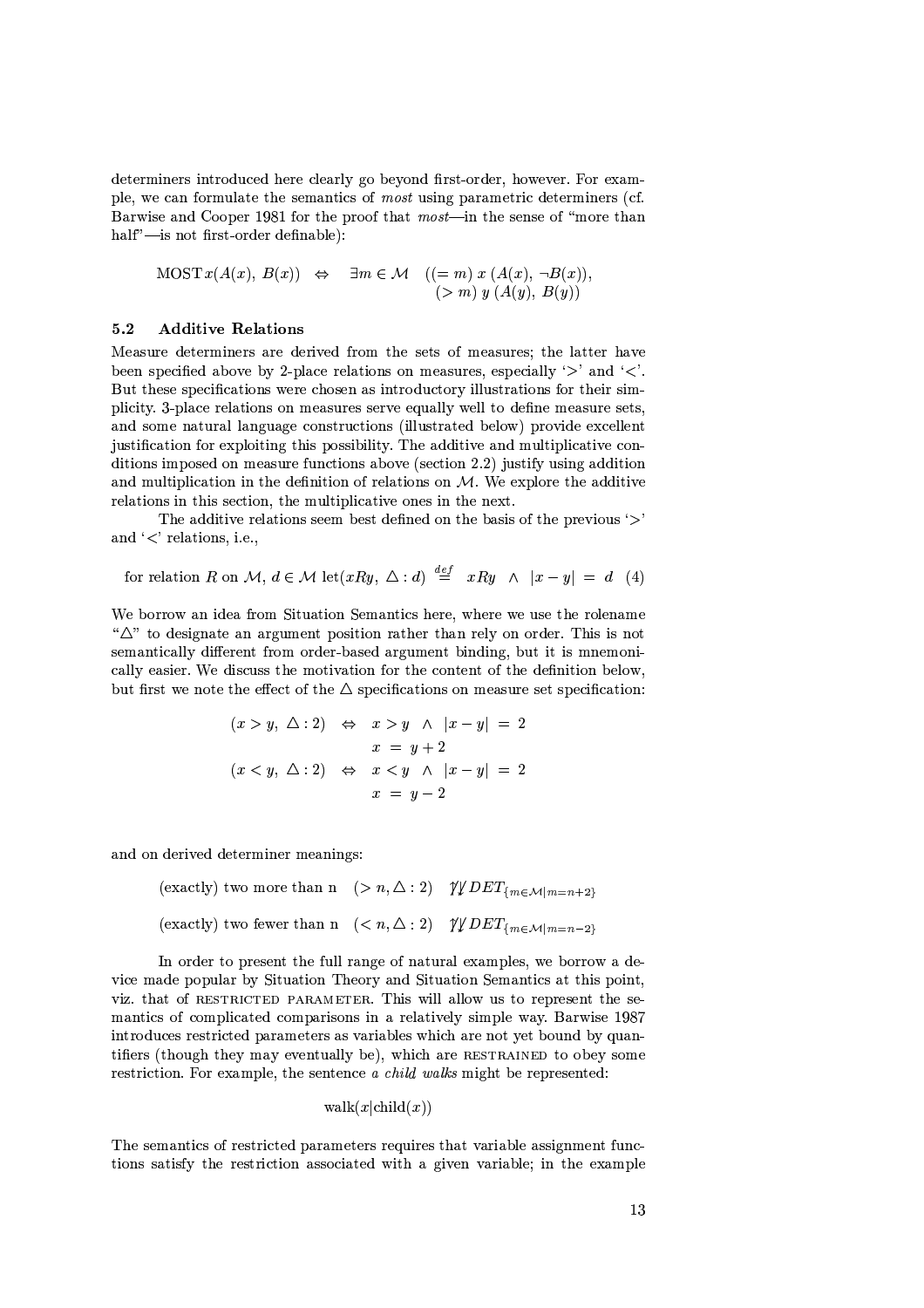above, that  $\llbracket x \rrbracket$  be found in  $\llbracket$  child  $\rrbracket$ . A formula containing a restricted parameter is satisfiable only if it is satisfied by some variable assignment which also satisfies all parameter restrictions.

We shall have occasion to parameterize 3-place relations both in the "pole" of comparison" position as well as this new " $\Delta$ " position. We show the effects of parameterizing measure set specifications in this argument position:

$$
(x > y, \Delta : (d|d \ge 2)) \Leftrightarrow x > y \wedge |x - y| = (d|d \ge 2)
$$
  

$$
x \ge y + 2
$$
  

$$
(x < y, \Delta : (d|d \ge 2)) \Leftrightarrow x < y \wedge |x - y| = (d|d \ge 2)
$$
  

$$
x \le y - 2
$$

The first of these formulas is thus for example true of triples  $x, y, d$ , where  $x > y$ and  $x - y = d$ , AND, where d is additionally constrained to satisfy  $d \ge 2$ . Note that we could express this same meaning in a more complex fashion if we make use of  $\lambda$ -abstraction and explicitly existential quantification. For example, the first relation above could also be rendered:

$$
\lambda x \lambda y(x > y \land \exists d(d \ge 2 \land |x - y| = d))
$$

But we take the earlier representation to be more perspicuous.

From the parameterized set specifications, we can derive parameterized determiner meanings in the step that is by now familiar:

at least two more than n  $(> n, \triangle : (d|d \ge 2)) \uparrow DET_{\{m \in \mathcal{M} | m \ge n+2\}}$ 

at least two fewer than  $n \leq (n, \Delta : (d/d \geq 2)) \cup DET_{\{m \in \mathcal{M} \mid m \leq n-2\}}$ 

Finally, two natural language examples:

A taught exactly two more children than B trained dogs

$$
\exists m \in \mathcal{M} \quad ((= m) \ x \ (\text{dog}(x), \ \text{train}(b, x)),(> m, \Delta : 2) \ y \ (\text{child}(y), \ \text{teach}(a, y)))
$$

A taught at least two more children than B trained dogs

$$
\exists m \in \mathcal{M} \quad ((= m) \ x \ (\text{dog}(x) \ \text{train}(b, x)),(> m, \Delta : (d|d \ge 2)) \ y \ (\text{child}(y) \ \text{teach}(a, y)))
$$

We might have attempted other definitions of 3-place determiners:

$$
(x > y, \triangle : d) \stackrel{def}{=} x > (y + d)
$$
  

$$
(x < y, \triangle : d) \stackrel{def}{=} x < (y - d)
$$
 (5)

The considerations that speak in favor of the former definition  $(4)$  are not conclusive, but they may be worth review. To begin, I assume that specifications exactly in exactly two more etc. modify the the difference  $(\triangle)$  rather than anything else. There is good syntactic reason for this:

- the specifications appear only with the differences
	- $\frac{exactly}{at}$  least two more ...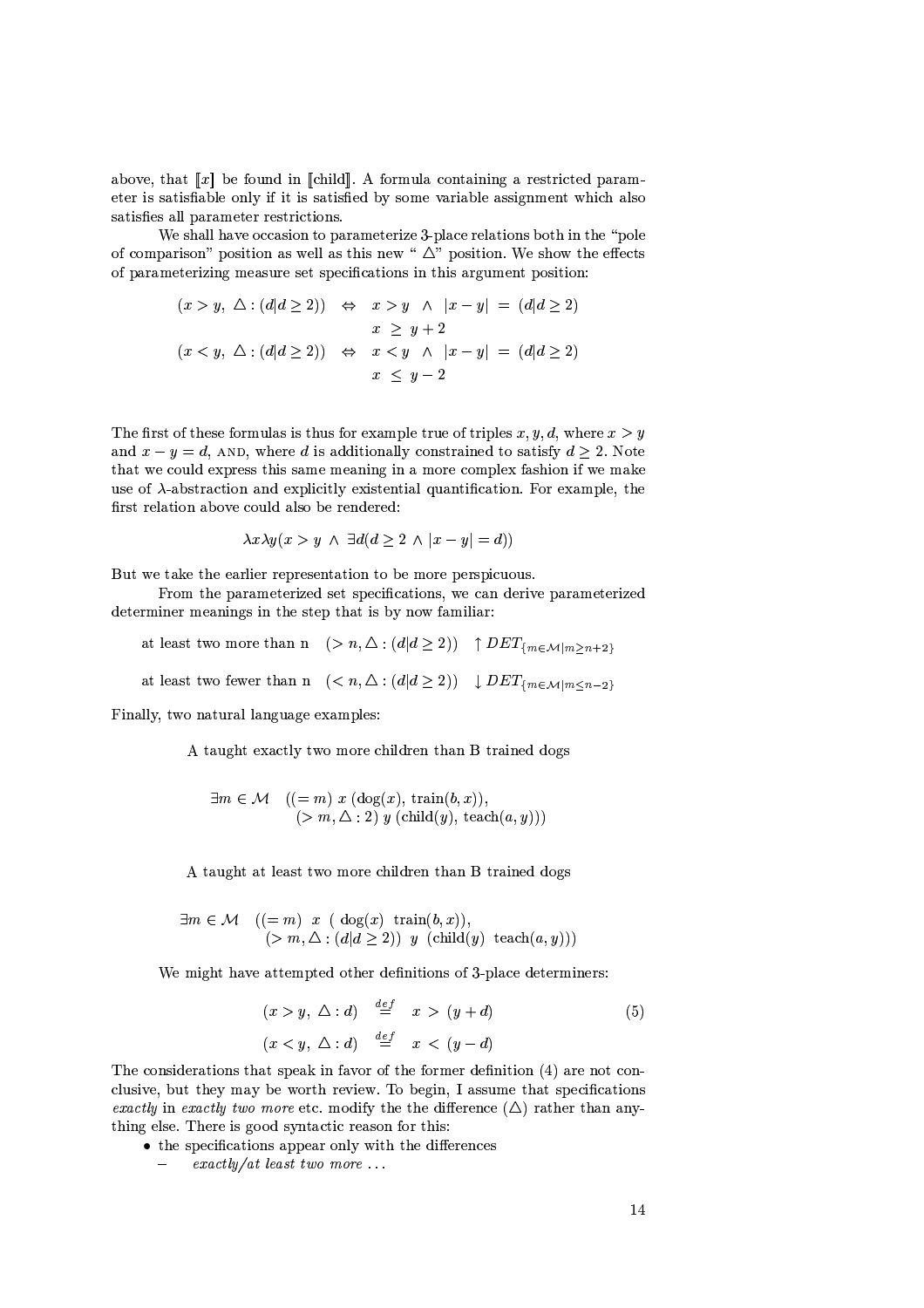- \*exactly/at least  $\emptyset$  more ...
- the specified differences may be coordinated
	- at least two and perhaps even ten more  $\dots$
- $\bullet$  the specified differences may be used to answer questions
	- How many more  $\ldots$ ?
	- $\pounds$ *xactly/At least two.*

Compositionality then argues that the syntactic constituent be interpreted as a semantic unit as well. Once this is accepted, then the definition  $(4)$  is to be preferred to the alternative (5).

- $\bullet$  the latter definitions would not distinguish exactly two more from at least two more; the former does.
- the  $(> n, \Delta : \delta)$  relation in (4) can never hold of  $n' < n$ , since it is required that  $n' > n \land |n - n'| = \delta$ ; the alternative is more lenient in some cases:

$$
(>n, \triangle: (d|d\leq 2))
$$

Alternative (5) reduces this to  $(n' < n + 2)$ , and this seems too lenient. The distinction is relevant in sentences such as the following,

# Smith hired at most two consultants more than Brown

Definition (4) makes this false if Smith hired fewer consultants than Brown; definition (5) makes it true. The former seems correct.

Finally, the example above also highlights a complication caused by the possibility of parameterizing the specifications of differences, which is that the monotonicity properties of measure sets cannot be "read off" the relation constant used to specify them. This will complicate clauses in the model theory (for 3-place determiners) for  $LMD$ . Cf. Section 4 above.

#### $5.3$ **Multiplicative Relations**

The additive condition imposed on  $\mu$  justifies using multiplication in the definition of relations on  $M$ . This section is parallel to section 5.2, only somewhat more abbreviated. We concentrate on the semantics underlying the factors used in so-called "equative" comparison, summarizing the differences between these and other comparatives below. We again define the 3-place multiplicative relations much as we defined the additive ones. The choice of relational symbol  $(2)$  is motivated here only by the linguistic tradition of referring to the typical uses of multiplicative comparisons as EQUATIVE. Note that it plays no role in the definiens.

For the relation = on M,  $f \in \mathcal{R}$  let  $(x = y, * : f) \stackrel{def}{=} x/y = f$ 

We turn some examples of multiplicatively specified measure sets:

$$
(x = y, * : 2) \Leftrightarrow x/y = 2
$$
  

$$
x = 2 \cdot y
$$
  

$$
(x = y, * : 1/2) \Leftrightarrow x/y = 1/2
$$
  

$$
x = y/2
$$

And some natural language examples:

 $(=n,*:2)$   $\mathcal{V} \psi \, DET_{\{m \in \mathcal{M} \mid m=2 \cdot n\}}$ (exactly) twice as many as n  $(= n, * : 1/2)$   $\gamma \psi$   $DEF_{\{m \in \mathcal{M} \mid m = n/2\}}$ (exactly) half as many as n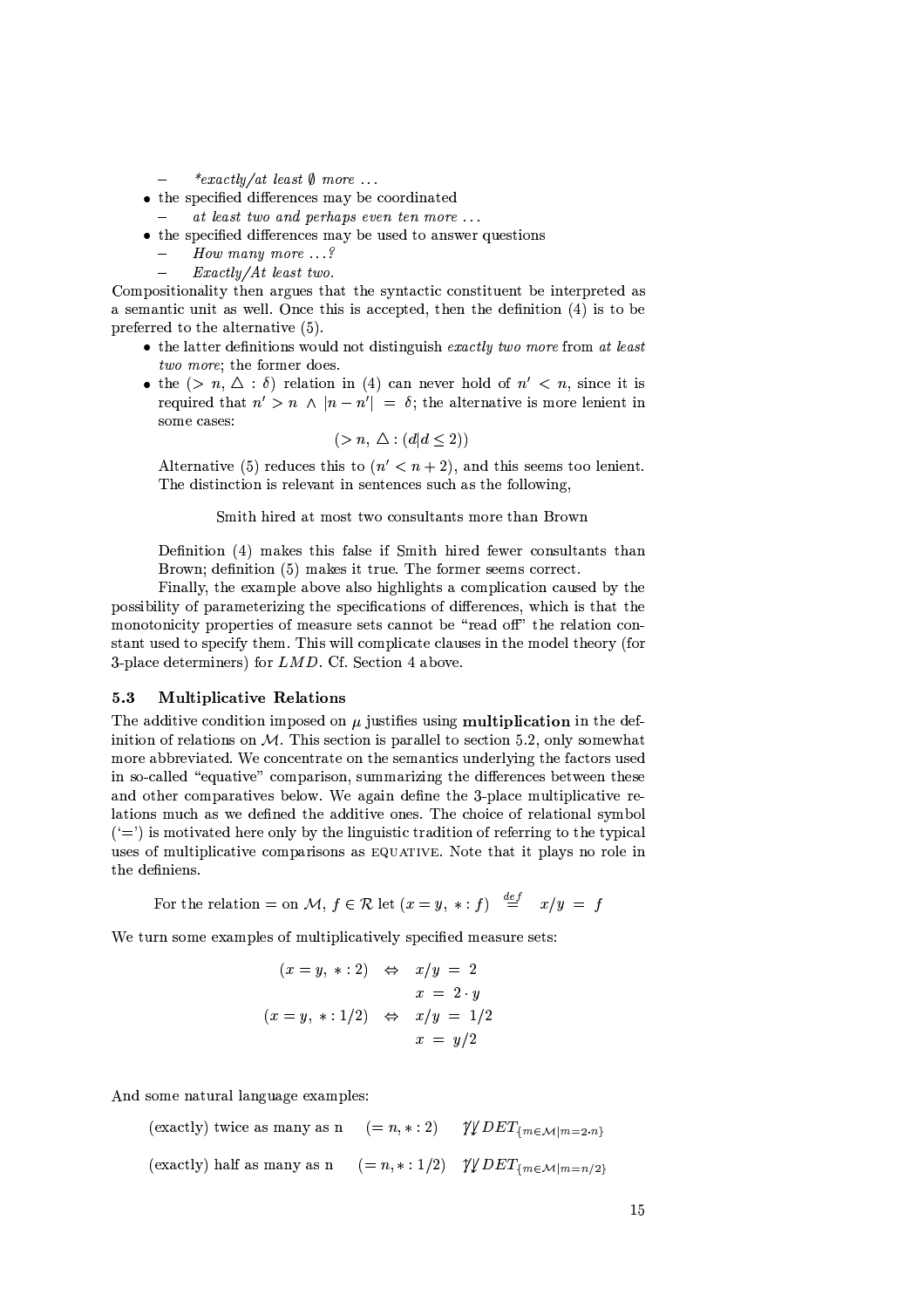Factor specifications may be parameterized as well:

$$
(x = y, * : (f|f \ge 2)) \Leftrightarrow x/y = (f|f \ge 2)
$$
  

$$
x \ge 2 \cdot y
$$
  

$$
(x = y, * : (f|f \ge 1/2)) \Leftrightarrow x/y = (f|f \ge 1/2)
$$
  

$$
x \ge y/2
$$

which leads to a treatment of determiners such as the following:

 $(=n,*:(f|f\geq 2)) \quad \uparrow DET_{\{m\in\mathcal{M}|m\geq 2\cdot n\}}$ at least twice as many as n at least half as many as n  $(=n,*:(f|f \ge 1/2)) \uparrow DEF_{\{m \in \mathcal{M} | m \ge n/2\}}$ 

Finally, we present two example translations:

A taught exactly twice as many children as B trained dogs

$$
\exists m \in \mathcal{M} \quad ((= m) \quad x \ (dog(x), train(b, x)),(= m, * : 2) \quad y \ (child(y), teach(a, y)))
$$

A taught at least half as many children as B trained dogs

$$
\exists m \in \mathcal{M} \quad ((= m) \quad x \, (dog(x), train(b, x))
$$
  

$$
(= m, * : (f | f \ge 1/2)) \quad y \, (child(y), teach(a, y)))
$$

Just as in the case of the additive determiners, other definitions of 3place multiplicative determiners are also available. And it will be noted that the definition proposed here for multiplicative determiners isn't even parallel to  $(4)$ , the definition proposed for additive determiners. In particular the inference to the equality WITHOUT the factor specification has to be invalid:

$$
(x > y, \triangle : d) \Rightarrow x > y
$$
  

$$
(x = y, * : f) \not\Rightarrow x < y
$$

Cf. the case of  $f = 1/2$  above.

Other differences are even more striking when we examine factor specification in combination, not with equatives, but rather with comparatives. These differences are summarized in the table below.

| <b>Type</b>  | Factor   | Example             | Proportion                        | Formula       |
|--------------|----------|---------------------|-----------------------------------|---------------|
|              | >1       | three times as much | $x/y=3$                           | $x/y = f$     |
|              | $\leq 1$ | one-third as much   | $x/y = 1/3$                       | $x/y = f$     |
| $\mathbf{I}$ | >1       | three times more    | $x/y=3$                           | $x/y = f$     |
|              | $\leq 1$ | one-third more      | $x > y \wedge$<br>$ x-y /x = 1/3$ | $x/y = 1 + f$ |
|              | >1       | three times less    | $x/y = 1/3$                       | $x/y = 1/f$   |
|              | $\leq 1$ | one-third less      | $x < y \wedge$<br>$ x-y /x = 1/3$ | $x/y=1-f$     |

The table above is restricted to the mass determiners. Plural determiners substitute many for much, and fewer for less, not always felicitously.

It's worth noting that the FRACTIONAL specifiers (in the fourth and the sixth lines) might also be grouped with the additive determiners, since both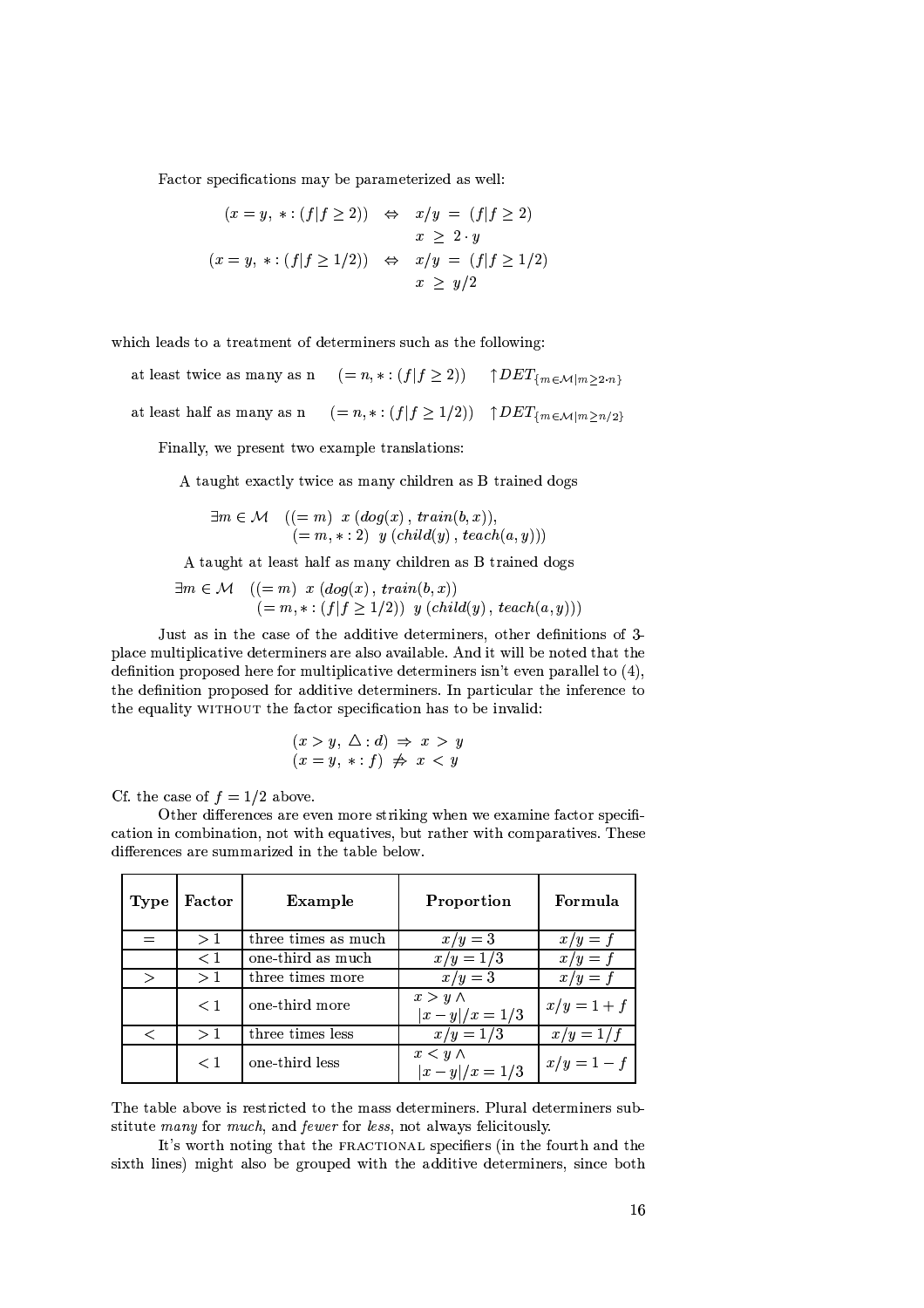addition and multiplication are involved. There is obviously more investigation to do here. Among other topics, it would be worth checking which of the combinations make semantic sense, since not all combinations are felicitous, and some infelicities may be semantic, rather than purely syntactic. For example, the multiplicative specifiers are peculiar when used in combination with plural  $\downarrow -DET$ 's:

> $* \dots$  three times fewer...  $* \dots$  one-third fewer  $\dots$

(But note that *three times more* and *one-third more* are heard frequently, both for mass and for plural determination.) The peculiarity extends imperfectly to the prescriptively preferred equative form, including surprisingly the mass determiners:

> $* \ldots$  three times as few  $\ldots$  $* \dots$  one-third as few  $\dots$  $* \dots$  three times as little  $\dots$  $* \dots$  one-third as little  $\dots$

#### $5.4$ **Noncomparative Measure Determiners**

Measure determiners can arise from ANY specification of a set of measuresthe specification needn't be based on comparatives, as several of the examples above show. One of the most interesting classes of noncomparative measure determiners uses simple measure phrases as determiners, for example:

> Three people have arrived. Two kilos of cocaine were seized.

There's a longstanding debate about whether sentences such as these should be analyzed as meaning e.g. At least three people have arrived or Exactly three people have arrived. On the one hand, there are situations in which such sentences appear to be used to assert the weaker meaning:

If three people have arrived, we can play. Have three people arrived?  $-$ Yes, three people have arrived. In fact, five people have arrived.

Furthermore, there is a reasonable Gricean account, due to Horn 1972, of how the stronger ("exactly") readings might be inferred from the weaker ("at least") readings. This account postulates that a speaker is normally as informative as possible, so that he therefore uses the more informative (larger) measure specification where possible.

On the other hand, not all uses of the simple measure specifications are compatible with the postulate of weaker meaning.<sup>9</sup>

The present work cannot decide this question (though it should be clear that both meanings are readily formulated in  $LMD$ ), but we'd like to contribute one point to the debate, viz. that, at the level of compositional semantics—as opposed to the level of sentence meaning, there is no very satisfying locus for the "Gricean" sort of meaning. The are two likely candidates for such a locus, the number (or measure phrase) itself, and the relation to which it supplies

<sup>9.</sup> Jonathan Ginzburg discussed the following example, in a talk "Informativeness Evaluated" to the Situation Semantics Working Group at CSLI in Winter, 1990. He credited unpublished work of Carston 1985:

If you eat 1500 calories a day, you'll lose weight.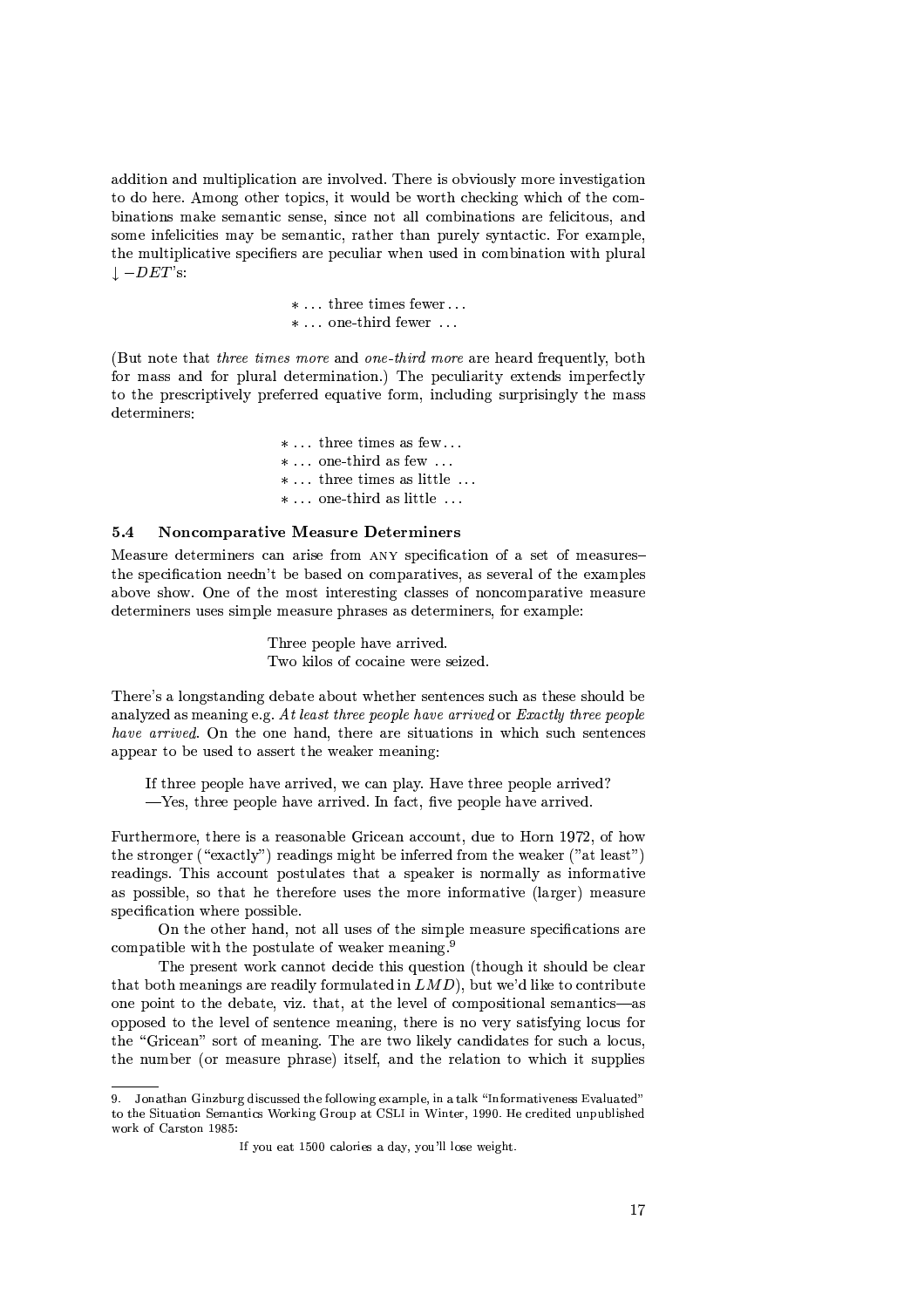an argument, in this case the specification of the measure set. If the meaning of four were  $\geq 4$ , then the meaning of all the measure specifiers at least,  $\mathit{exactly}$ ,... and all the expressions of relations between them would be extremely counterintuitive. If on the other hand, the relations to which measures supply arguments all have a built-in bias up the scale, then there is absolutely no way of deriving the meanings of phrases with specified measures. To see this, assume that d more than m means at least d more than m, and now try to feed a specified measure into that argument position, e.g. at most  $d^{l}$ .<sup>10</sup>

It would therefore seem that more sophisticated treatments of quantity implicatures are required. A more promising tack might be to view unspecified measure phrases as implicitly requiring a specification from which a measure set can be derived. The specification is often provided explicitly (at least, etc.), but in the absence of explicit specification, an appropriate candidate must be found (perhaps by default). But pursuing this topic here would bring us too far afield.

## 6 Implementation

The work described in this paper was implemented as an extension to  $NCL$ , a meaning representation language built on GQT (although only a restricted class of multiplicative quantifiers was included). In addition to the meaning representation described above, one rule of inference specific to comparatives was implemented; this rule exploits the transitivity of the order relations on measures.

 $NLL$  proceeds from a core consisting of the language of generalized quantifiers (with only atomic determiners) to a set of extensions which are intended to allow experimentation with various approaches to natural meaning representation, inference, and application-interfaces. The core together with the extensions thus comprises a possibly incompatible set of logical languages.  $NLL$  and its implementation is described in more detail in Nerbonne et al. 1993 and Laubsch 1989.

The original implementation was carried out in the Refine language, chosen because it provides (i) a grammar facility for language definition, including parser generator and printer; (ii) facilities for transformation either at the level of syntactic expression (in the defined language) or at the level of data structure; (iii) many high-level programming constructs (sets, mappings, etc.) which ease coding; and (iv) some support for the concept of language extension through grammar inheritance. Refine generates Common Lisp programs, and the entire system was integrated into HP-NL, a natural language processing program developed at Hewlett-Packard Laboratories and written in Common Lisp (cf. Nerbonne and Proudian 1987).

# $\overline{7}$ **Conclusions and Prospects**

An extension of this approach to the ternary determiners discussed by Keenan and Moss 1984 would be interesting, since these used the same additive and multiplicative properties of measures exploited here:

> Smith hired three more men than women Smith hired three times as many men as women

<sup>10.</sup> The same point can be made against the proposal to take adjectival meanings such as  $t$ tall to mean at least t tall. Furthermore, the less variant of the comparative is also impossible to interpret semantically once one assumes that the base (positive) adjective denotes a relation between objects and measures that they are taller than.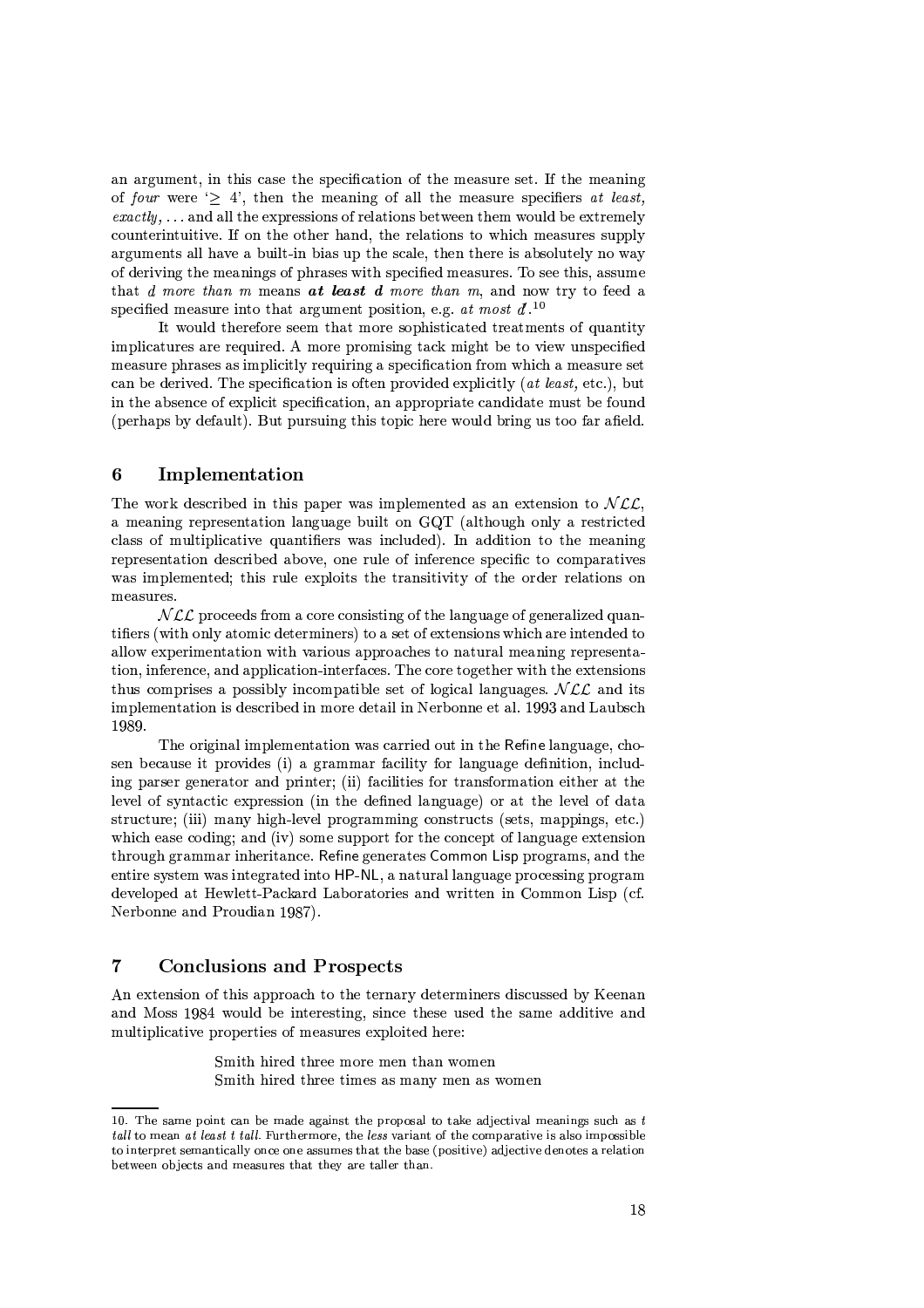Another obvious application of the approach using measure theory is to adjectival comparison: this would resemble the approach in Cresswell 1976.

# **Acknowledgments**

This work wouldn't have been completed without substantial advice, criticism, implementation help, and testing on the part of Masayo Iida, Joachim Laubsch, Dan Flickinger, Mark Gawron, Bill Ladusaw, and Lew Creary. Carl Pollard was a frequent and inspirational conversation partner during much of the work. Stanley Peters and Makoto Kanazawa spotted a flaw in the original formulation that led to an improvement. I am further grateful to Jürgen Allgayer, Carola Eschenbach, Wolfgang Heinz, Godehard Link, Johannes Matiasek and Manfred Pinkal, and Remko Scha for comments at presentations. Bernd Hollunder, Manfred Krifka and Dirk Roorda commented on an earlier version.

# References

- Ballard, B.: 1989, A general computational treatment of comparatives for natural language question answering, in Proc. of the 26th Annual Meeting of the Association for Computational Linguistics, pp 41-48
- Barwise, J.; 1987. Noun phrases, generalized quantifiers, and anaphora, in P. Gärdenfors (ed.), Generalized Quantifiers and Natural Language, pp 1-29, Reidel, Dordrecht
- Barwise, J. and Cooper, R.: 1981, Generalized quantifiers and natural language, Linguistics and Philosophy  $4(2)$ , 159-219
- Bresnan, J.: 1973, Syntax of the comparative clause construction in English, Linguistic Inquiry  $4(2)$ , 275–343
- Burris, S. and H.P.Sankappanavar: 1982, A Course in Universal Algebra, Springer, New York
- Carston, R.: 1985, A Re-Analysis of some 'Quantity Implicatures', University College, London
- Cartwright, H.: 1975, Amounts and measures of amount, *Noûs* 9, 143–64, Also in F. J. Pelletier (ed.), 1979, Mass Terms: Some Philosophical Problems. Reidel, Dordrecht, pp.179-98
- Cresswell, M. J.: 1976, The semantics of degree, in B. H. Partee (ed.), Montague Grammar, pp 261–292, Academic Press, New York
- Horn, L. R.: 1972, On the Semantic Properties of Logical Operators in English, Ph.D. thesis, University of California, Los Angeles
- Keenan, E. L. and Moss, L.: 1984, Generalized quantifiers and the expressive power of natural language, in J. van Benthem and A. ter Meulen (eds.), Generalized Quantifiers, pp 73-124, Foris, Dordrecht
- Klein, E.: 1981, The interpretation of adjectival, nominal and adverbial comparatives, in J.Groenendijk, T. Janssen, and M. Stokhof (eds.), Formal Methods in the Study of Language, pp 73–124, Mathematical Centre, Amsterdam
- Krantz, D. H., Luce, R. D., Suppes, P., and Tversky, A.: 1971, Foundations of Measurement, Academic Press, New York
- Krifka, M.: 1987, Nominal Reference and Temporal Constitution: Toward a Semantics of Quantity, Technical Report 17, Forschungsstelle für natürlichsprachliche Systeme, Universität Tübingen
- Krifka, M.: 1989, Nominal reference, temporal constitution, and quantification in event semantics, in R. Bartsch, J. van Benthem, and P. van Emde Boas (eds.), Semantics and Contextual Expressions, Foris, Dordrecht